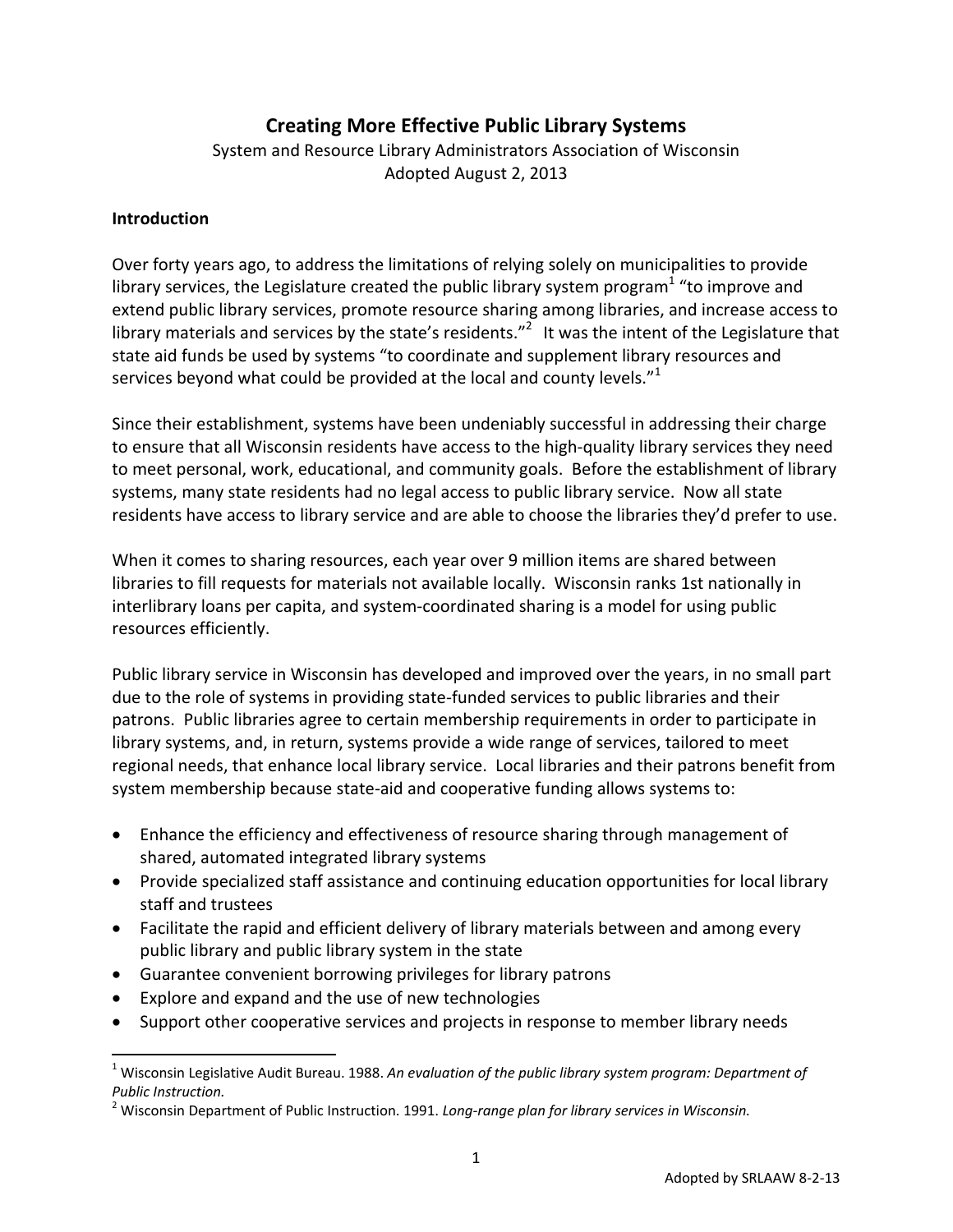While local libraries are appropriately the face of public library service in Wisconsin, the state's public library service is truly a partnership between local libraries, municipalities, counties, systems, and the state. Public libraries excel in providing direct services to their patrons and communities, and public library systems operate in the background, often with little public awareness of their existence. However, whether it's managing a wide area network, negotiating or administering a complex set of cooperative agreements, or providing connections to other types of libraries or organizations, public library systems provide much of the infrastructure that enables Wisconsin's public libraries to provide outstanding library service.

Wisconsin's public library systems are a model for inter‐governmental collaboration and cooperation, and it is essential that the roles and standards for library systems be clearly defined and communicated to ensure that systems continue to be effective in meeting member library needs and worthy of continued state support. Consequently, the System and Resource Library Administrators Association of Wisconsin (SRLAAW) has undertaken a multi‐part process to determine how public library systems can remain most effective in meeting member library needs into the future. This report describes the process and presents the subcommittee's recommendations.

#### **Process Design**

Two concerns originally motivated SRLAAW members to consider the role of public library systems in the future of public library service in Wisconsin. First, much of Chapter 43, *Wisconsin Statutes*, is very old, especially the provisions relating to public library systems. There was concern that outdated statutes limit systems' options and constrain them from being more efficient and effective. Second, the difficult economy has reduced governmental resources and has resulted in many changes in the operations of state and local governments. Budgets and services have been cut, governmental units have been reconfigured or consolidated, and public library systems have been consolidated in many other states.

As a result, SRLAAW members concluded that the library community needed to begin investigating what could be done to ensure a positive future for library systems and library service. At their August 2012 meeting, SRLAAW members passed a motion requesting WiLS to develop a proposal for a summit to examine system size and structure.

In response, WiLS developed the requested proposal, which was adopted by SRLAAW in October of 2012. SRLAAW members agreed that the retreat 1) would discuss best practices for system services, 2) could provide information for system improvements, and 3) might lead to legislative change.

After discussion with the SRLAAW chair and others, WiLS recommended that this summit, or retreat, be part of a larger process that would lead to recommendations and action steps to address concerns about and barriers to system reconfigurations, as well as addressing how systems can best remain effective in meeting member library needs into the future. A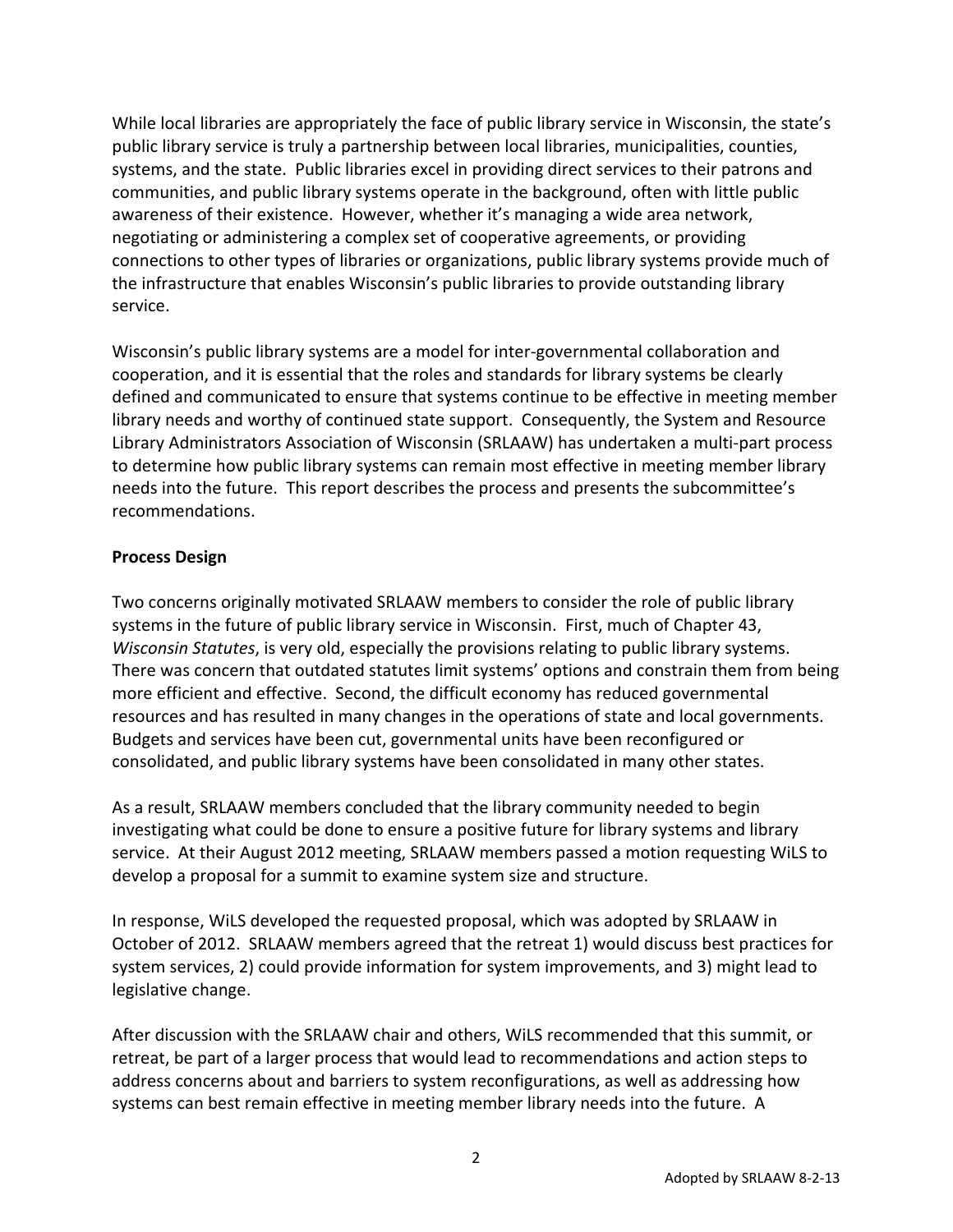subcommittee was appointed in November of 2012 and charged with working with WiLS to develop and implement the recommended process and make a report, including recommendations, to SRLAAW.

#### **Subcommittee Members**

The subcommittee working on this process is comprised of SRLAAW members who volunteered to serve:

| Sue Cantrell, MWFLS         | Steve Platteter, ALS  |
|-----------------------------|-----------------------|
| Jim Gingery, MCFLS          | Krista Ross, SWLS     |
| Rick Krumwiede, OWLS        | Marla Sepnafski, WVLS |
| Jessica MacPhail, Racine PL | John Thompson, IFLS   |
| Rebecca Petersen, MCLS      | David Weinhold, ESLS  |

In addition, WiLS Director, Stef Morrill, served as project manager and facilitator.

#### **Initial Steps**

The subcommittee engaged in a number of activities aimed at collecting information from the Wisconsin library community, and beyond, that culminated in a retreat in February. These activities are summarized below:

*1. Identify specific services and other areas of concern to be addressed through the process*

In order to narrow the scope for discussion purposes, the subcommittee identified six areas of focus: awareness of library system and library services, funding, library law, resource sharing, service implications of technology, and technology infrastructure.

*2. Survey Wisconsin libraries about the identified areas*

In January, Wisconsin public libraries completed surveys related to the six areas. Between 150 and 200 respondents completed each of the six surveys.

*3. Hold 2‐3 webinars with states that have undergone system consolidation*

Library and system staff from Massachusetts and Illinois presented webinars to discuss how system consolidation happened and the impact of the change on public libraries in their states. A report detailing the experiences of five other states was also created.

*4. Hold a SRLAAW retreat*

A retreat was held on February 4, 2013 to consider the survey results and obtain additional input in the process. The attendees – system directors, resource library directors, and one additional attendee from each system – considered best practices and potential future visions of library service in the six areas identified in #1, and made recommendations for next steps.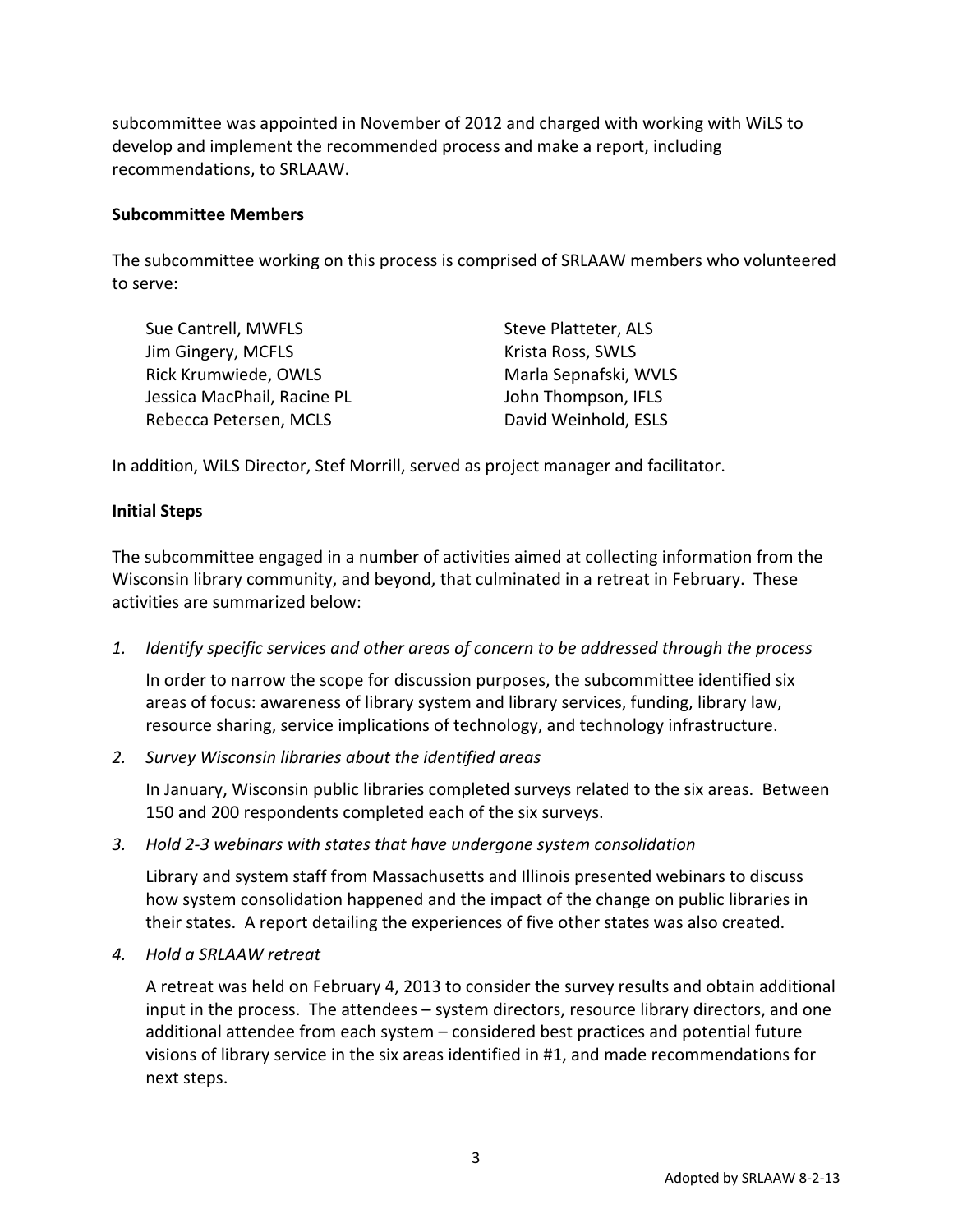The subcommittee then used information collected from Wisconsin public libraries, retreat attendees, and the experiences of other states to create a progress report with preliminary recommendations and action steps. Detailed information about these steps and the report can be found on the SRLAAW website: http://www.srlaaw.org/2013Process/process.asp.

The *Progress Report and Preliminary Recommendations* report was shared with SRLAAW at its May 1, 2013 meeting, and it was presented to the public library community on May 2, 2013 at the Wisconsin Association of Public Libraries spring conference.

#### **Vetting Preliminary Recommendations**

After the preliminary recommendations were shared with the community, the process of vetting the recommendations in the library community began. The subcommittee gathered feedback about the proposed recommendations through many methods:

• Focus Groups

Three focus groups were held to gather feedback from the resource library directors and system directors not serving on the subcommittee.

• Individual Library Interviews

Thirty-one (31) libraries were selected for individual telephone interviews. The list of libraries was randomly selected, then adjusted for geographic representation through another round of random selection. The distribution of library size in the sample reflected the distribution of library size in the state, as determined by the required certification level of the director. Of those 31 library directors invited to interview, 23 interviews were completed.

- Solicitation of Feedback via Online Form and Email Libraries were encouraged through the public library email list and through public library systems to provide feedback, either through an anonymous form available on the SRLAAW website or by emailing the subcommittee. In addition, a number of library systems held sessions for member library staff and trustees to present the recommendations and encourage attendees to offer their comments via these feedback mechanisms.
- Solicitation of Expert Feedback Feedback, particularly on the service standards (Appendix A), was solicited from known experts in particular areas of system services, including continuing education, delivery, youth services, and technology.

All feedback gathered through the above methods is compiled and available at http://www.srlaaw.org/2013Process/process.asp.

In addition to the feedback gathered above, subcommittee members met with various stakeholder groups to present and/or discuss the preliminary recommendations, including the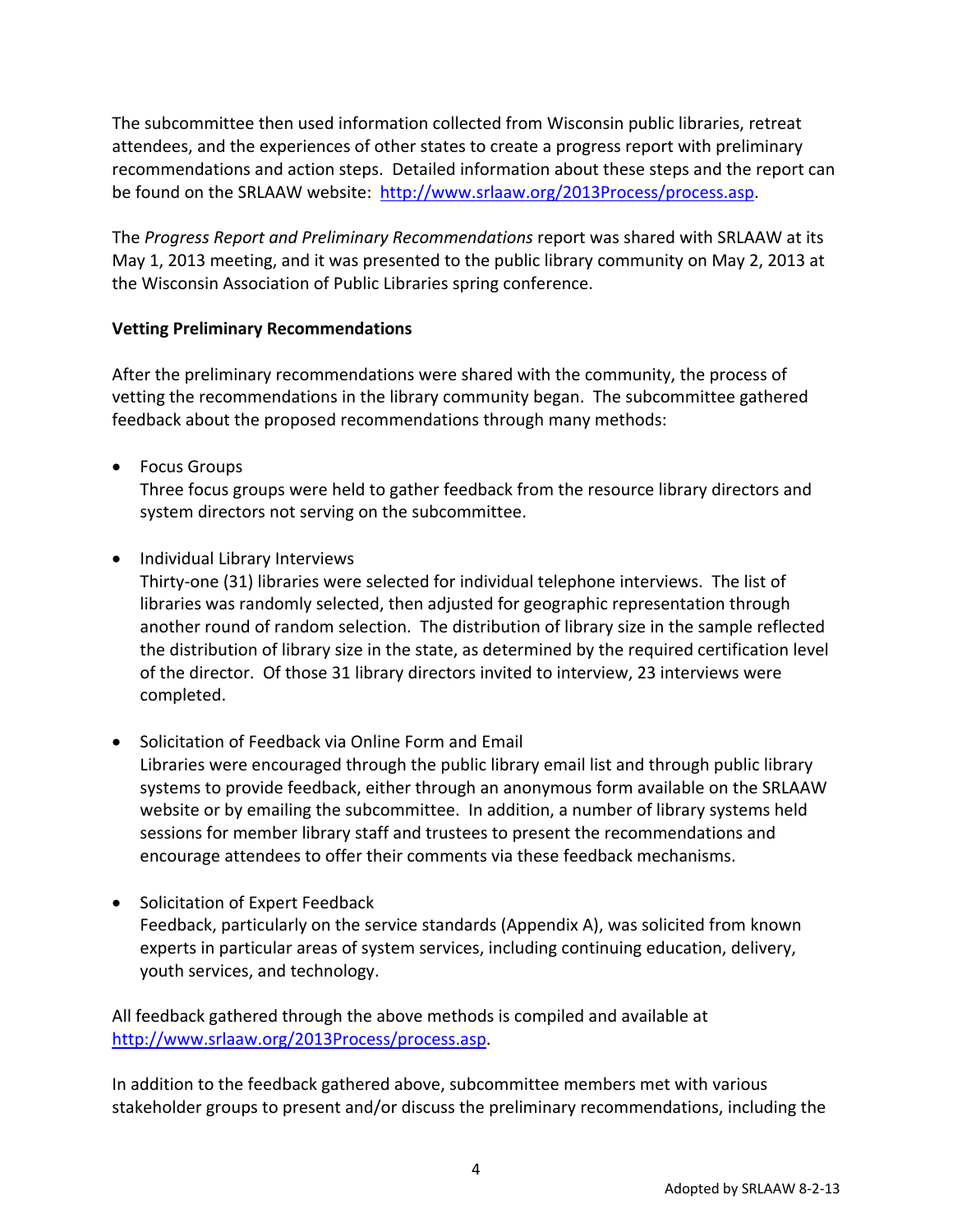Wisconsin Library Association Board and Library Development & Legislation Committee (LD&L), the Council on Library and Network Development (COLAND), the Department of Public Instruction's Public Library Development team, and a group of long‐time leaders in the Wisconsin library community.

Subcommittee members reviewed all of the feedback received by mid‐July, held several meetings to discuss the feedback, and modified their recommendations accordingly. What follows are the subcommittee's revised recommendations for consideration by the SRLAAW membership at its August 2, 2013 meeting.

#### **Recommendations**

- 1. Modernize the statutory requirement for system resource libraries by eliminating the current statutory language (s. 43.16 and s. 43.24(2)(b)) and replacing it with language that conveys the following concepts:
	- System resource libraries are libraries that develop their resources (e.g., collection, staff, services, etc.) to serve the needs of the entire system area as mutually agreed upon by the system and the resource library.
	- Systems provide financial consideration to resource libraries because they agree to develop their resources to serve the entire system area.
	- Any mutually agreed upon services provided by resource libraries are articulated in written agreements executed between systems and resource libraries.
	- Such agreements between systems and resource libraries shall contain mechanisms for evaluation and mutual accountability.
	- Each system shall have at least one resource library.
	- *Rationale:* One of the surveys of public libraries asked if the existing provision for system resource libraries should be changed. The results showed significant interest in change. Conversation about this provision continued at the retreat, and one of the recommended next steps from the retreat was to "modernize the resource library statutes*.*"

The subcommittee believes that, while the current statutory roles of resource libraries may be outdated, there are new opportunities for systems and resource libraries to work together to improve library service in Wisconsin.

Resource libraries can take a leadership role in developing library services with the system through innovation, sharing, and by providing expertise that the system may not have. Because they are engaged in providing significant levels of public library service, resource libraries have experience that can make them valuable partners to the systems.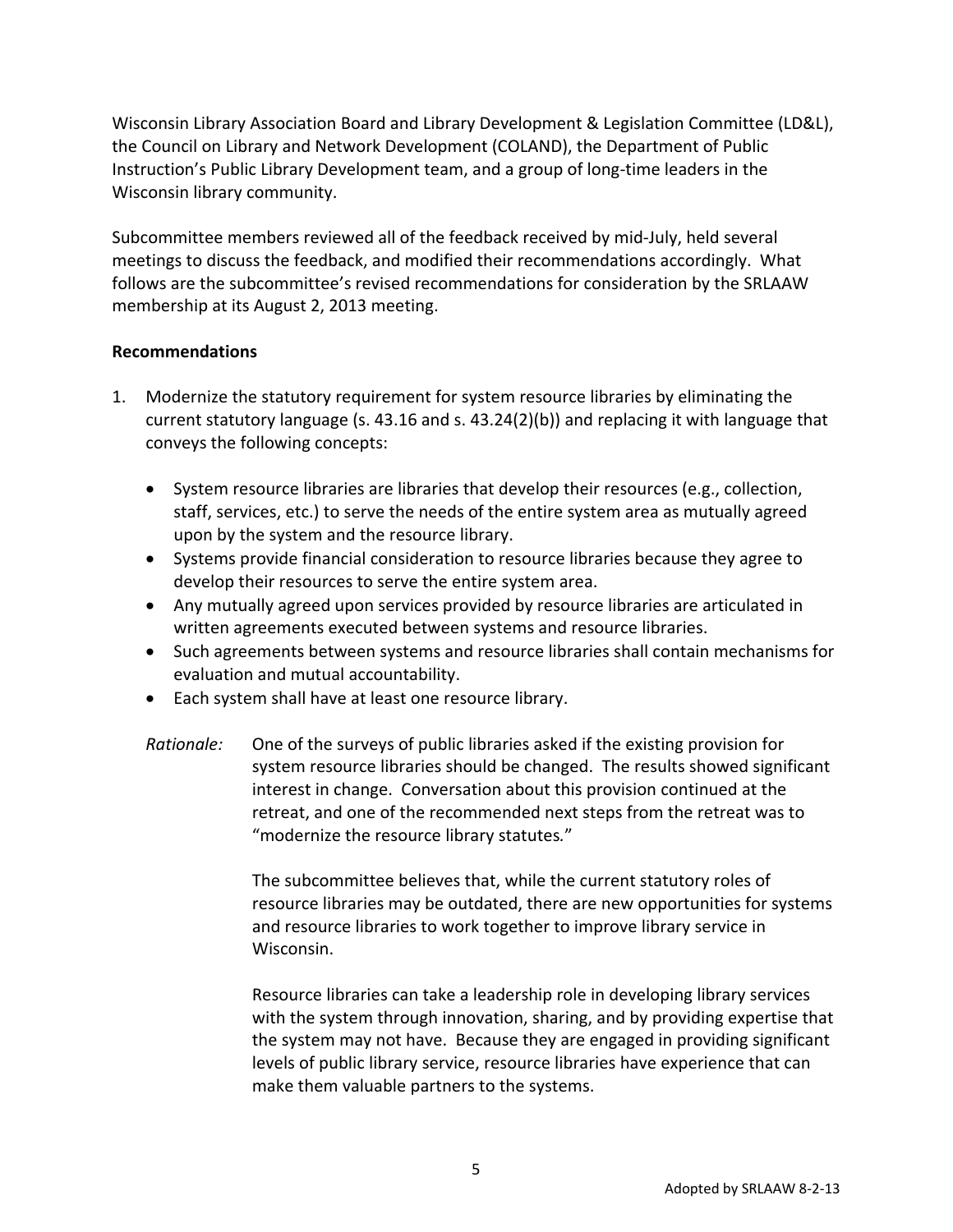Historically, all residents of the state have relied upon the significant collections of resource libraries, and this continues to be a valuable role for resource libraries. Resource libraries tend to have a depth of collection that is not typical for other system member libraries.

The current resource library law is also viewed as a significant barrier to consolidation and reconfiguration of systems. Modernizing this requirement would eliminate the barrier, fostering more productive reconfiguration discussions among systems.

It is also clear from the feedback obtained during this process that there is misunderstanding about the role of the resource libraries and the services that they provide. Clearly articulating the relationship between systems and resource libraries will increase the understanding of the roles of resource libraries by other system member libraries.

*Action:* SRLAAW refers recommendation to DPI Public Library Development Team and WLA Library Development and Legislation (LD&L) Committee to initiate legislative action.

> Systems and resource libraries cooperate to actively communicate the roles of resource libraries to other system member libraries.

*Outcome:* Modernization of the statutory requirement for public library systems to designate and contract with resource libraries.

> Elimination of the statutory requirement for public library systems to provide backup reference, information and interlibrary loan services from the system resource library (s. 43.24(2)(b)).

Better understanding of the important roles played by system resource libraries.

- 2. Eliminate the requirement for public library systems to engage in cooperation and continuous planning with other types of libraries in the system area as specified in s. 43.24(2)(L).
	- *Rationale:* This requirement is redundant in today's environment as public library systems are already required to plan with "other types of libraries in the area in regard to library technology and the sharing of resources" (s. 43.24(2)(m)) and systems will continue to collaborate with all types of libraries in their system area as appropriate.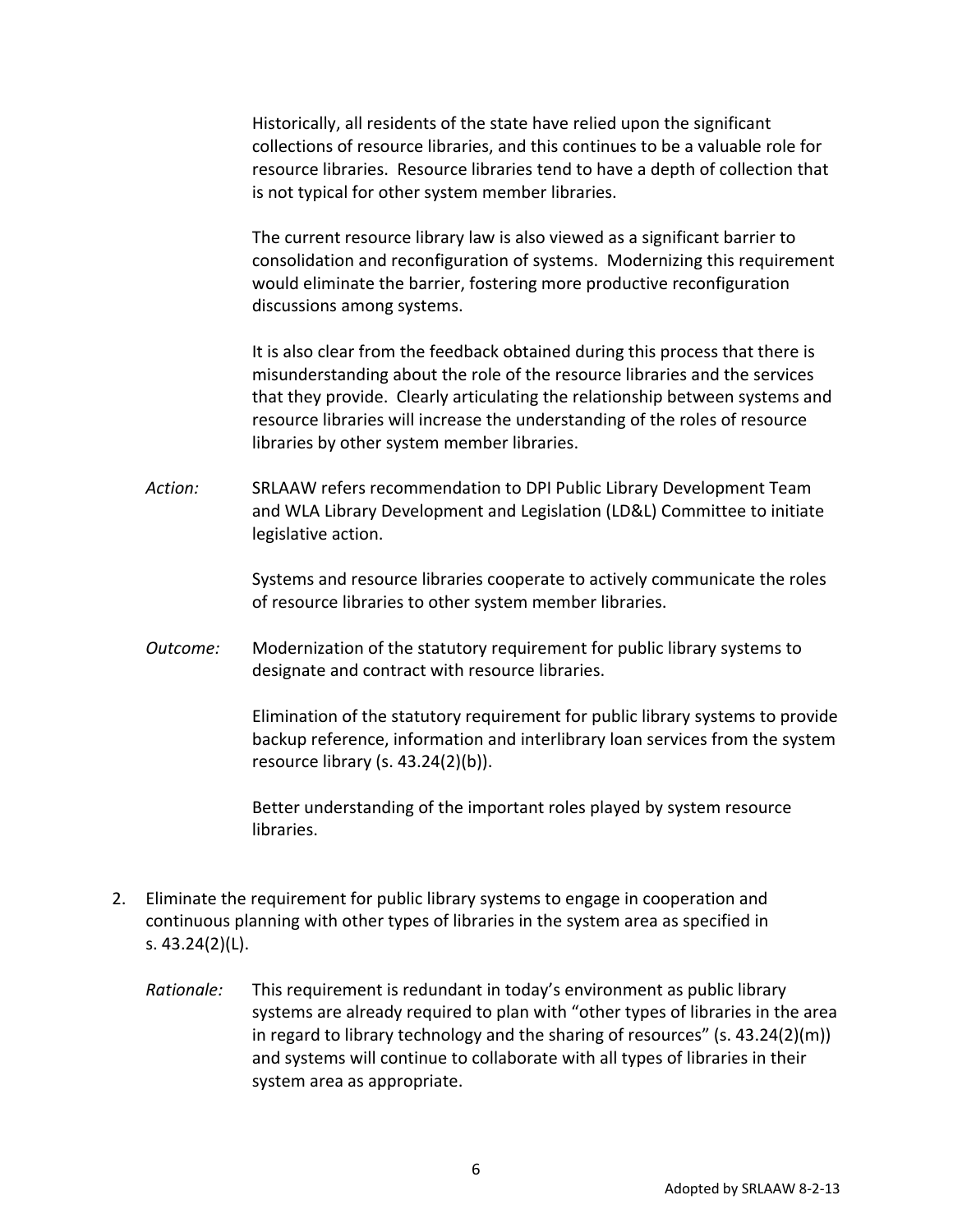- *Action:* SRLAAW refers recommendation to DPI Public Library Development Team and WLA LD&L Committee to initiate legislative action to eliminate s.43.24(2)(L).
- *Outcome:* Elimination of s. 43.24(2)(L) that requires public library systems to engage in cooperation and continuous planning with other types of libraries in the system area.
- 3. Add sections on state‐required public library system plans and annual reports for reporting and documenting collaborative activities with other libraries, systems, and organizations.
	- *Rationale:* The success of public library systems has shown that collaboration among libraries yields opportunities that libraries could not experience working on their own. This principle can also be applied to collaboration among systems and between systems and other organizations. Collaboration, when appropriate, can result in economies of scale and significant reduction in costs. It can eliminate redundancy and provide the opportunity for library systems to continue to sustain and expand services, even while budgets are flat or decreasing. It can also support innovation, mitigating risk to any one organization and providing funds for experimentation.

While systems regularly collaborate with other systems and organizations and while the potential benefits of collaboration are generally understood, currently very little data exists about system collaborations. Collecting information and stories about collaborative activities will provide a tool for documenting how well developed cooperation is among Wisconsin libraries and systems.

A formal reporting mechanism will provide valuable information about collaborative activities, which could be further enhanced by including information about the cost-effectiveness or service improvements created through collaboration. In addition to collecting information from systems, the subcommittee believes that systems should also be collecting stories about collaboration by system member libraries.

- *Action:* SRLAAW refers recommendation to DPI Public Library Development Team for modification of the state‐required public library system annual plan form and annual report form.
- *Outcome:* Public library system annual plans and annual reports require systems to report on collaborative activities with other libraries, systems, and organizations.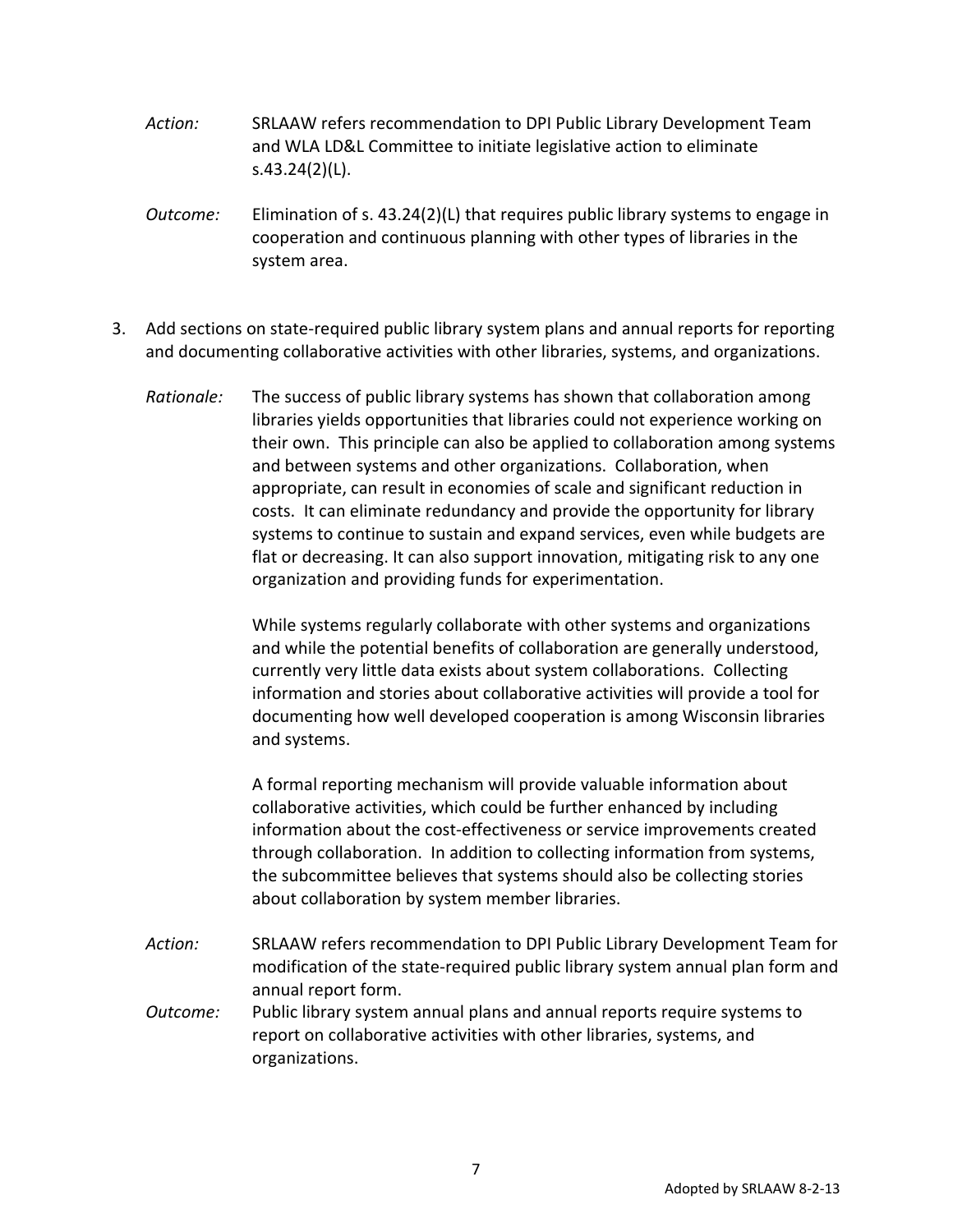- 4. Conduct a study aimed at determining optimal system size and strategies for implementing optimally configured systems. The recommended study would be completed before July 1, 2014. The recommended study would contain four distinct elements:
	- The study would identify potential savings in systems through consolidation, technology, efficiencies, LEAN practices, and service sharing.
	- The library community would be involved in studying the relationship between system effectiveness and system size in order to determine the factors that define optimal system size.
	- Outside experts (e.g., regional planners) would be asked to suggest strategies for implementing optimal system configurations given the optimal system size, the current configuration of systems, and demographic patterns in the state.
	- The system funding formula would be examined in light of optimal system size and configuration to determine how it could be altered to incentivize change.
	- *Rationale:* Information and feedback gathered throughout this process suggests that the library community believes that having fewer public library systems in Wisconsin is inevitable. Regardless of whether a reduction in the number of systems results from voluntary consolidations or edict, it is generally agreed that any change should improve or, at least, maintain services provided by systems, not diminish them.

Furthermore, the feedback indicates that there is little agreement about what constitutes an optimal size or configuration for a library system, and it's also clear that a "one size fits all" model will not work. The subcommittee wants to encourage system consolidations that make sense and improve services, but we believe there is more to learn before we have clarity about what constitutes optimal systems for service improvements, costeffectiveness, or service preservation.

- *Action:* SRLAAW refers recommendation to DPI Public Library Development Team to conduct a study to determine optimal system size and configuration.
- *Outcome:* Agreement by the library community on what constitutes optimal system size and configuration.

Recommended strategies for achieving optimal system configurations. Alteration of the system funding formula to incentivize creating optimal system configurations.

Replacement of the existing population standards for public library systems with new standards determined through this study.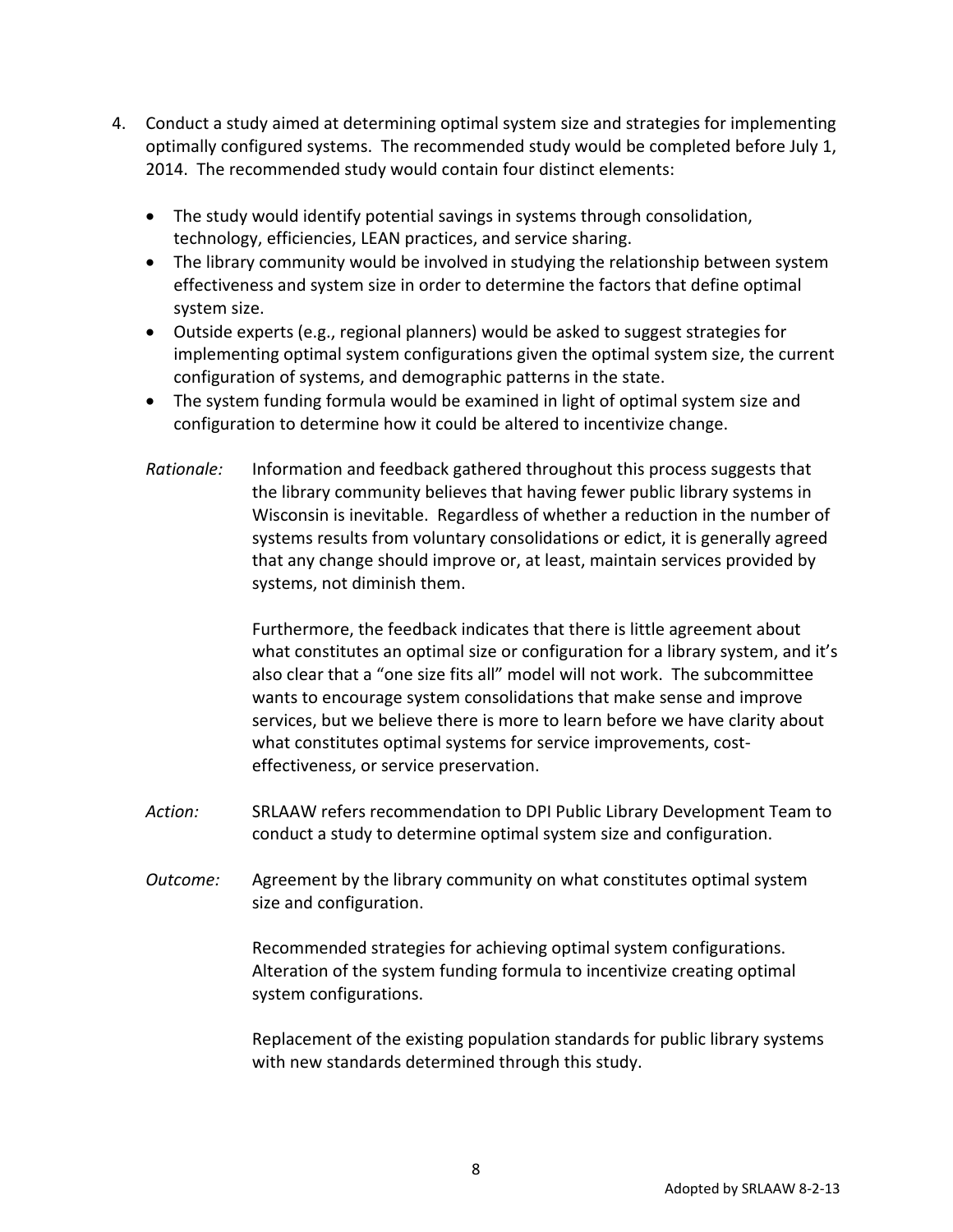- 5. Conduct a study of regional integrated library system (ILS) consortia to investigate the advantages, efficiencies, disadvantages, and potential barriers to larger ILS consortia.
	- *Rationale:* Information and feedback gathered throughout this process suggests a belief in the library community that there may be opportunities to achieve efficiencies and cost savings in the consolidation of key system services, without consolidating systems. Regional ILS consortia were most often cited as providing an opportunity for service consolidation. However, as is the case with system consolidation, the optimal size for an ILS consortium and the potential for savings or efficiencies are not clear.
	- *Action:* SRLAAW refers recommendation to DPI Public Library Development Team to conduct a study to determine advantages, disadvantages, and potential barriers to larger ILS consortia.
	- *Outcome:* Reliable information on the advantages, efficiencies, disadvantages, and barriers to forming larger ILS consortia, including what constitutes optimal size for an ILS consortium.

Consolidations of ILS consortia that result in improved service or cost‐savings without diminishing services.

- 6. Establish service standards for public library systems, as proposed in Appendix A, that are used to modify the current statutory system service requirements (s. 43.24(2)).
	- *Rationale:* One of the charges of this subcommittee was to identify best practices for public library systems to stay relevant as the needs of their member libraries change. The subcommittee has created a set of standards for public library system services as a form of best practices.

However, unlike best practices, which are intended to be used individually when relevant, these standards are intended to be adopted as a whole. It is highly unlikely that any system alone could meet these standards with current state funding. Instead, systems will need to collaborate or consolidate in order to provide the level of service the standards represent.

It is the intent of the subcommittee that the proposed service standards become a replacement for the current system service requirements, and it is assumed that, at some level, the service standards will become mandatory. The subcommittee also believes that the DPI Public Library Development Team is responsible for determining exactly how the recommended standards should replace the current service requirements.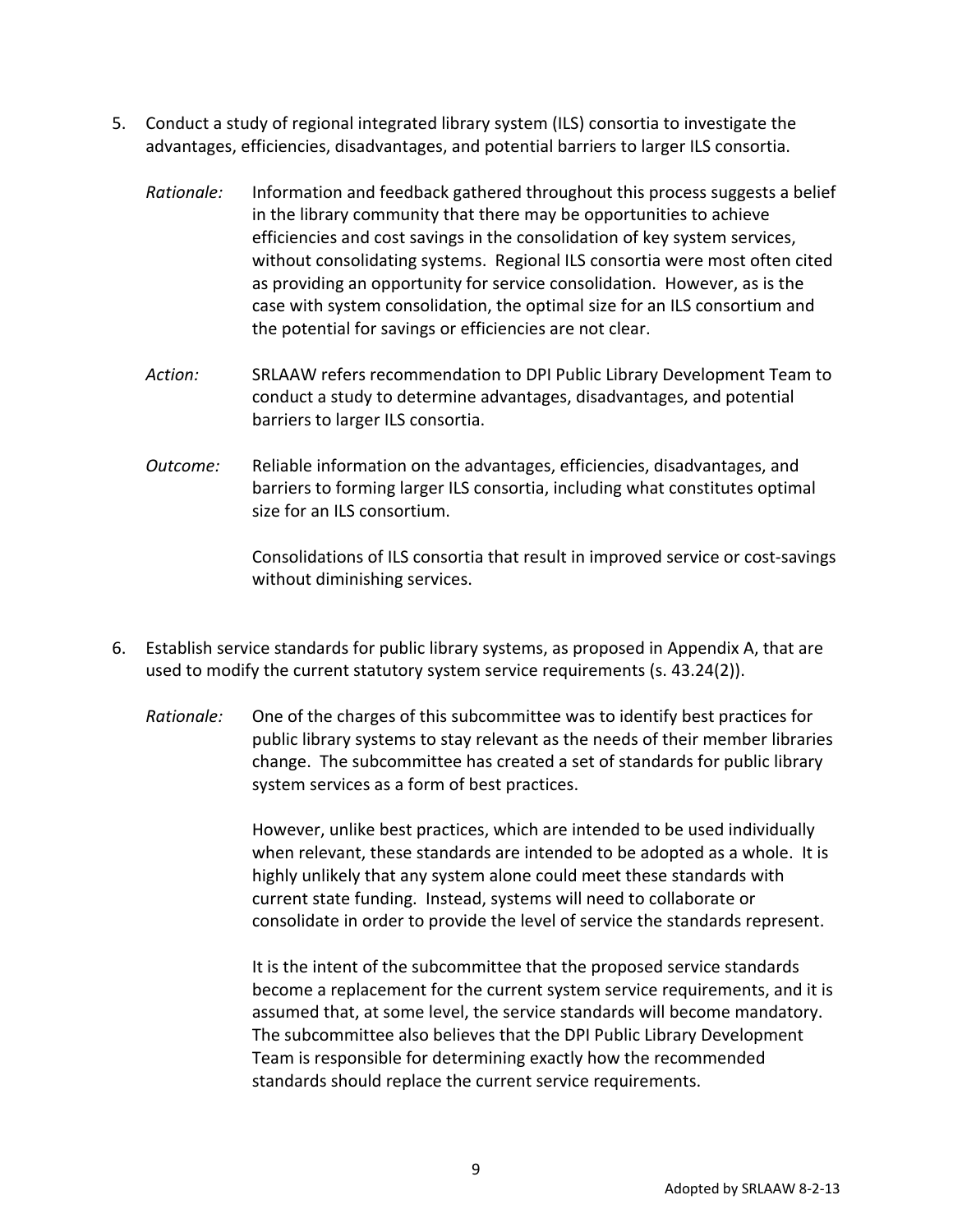*Action:* SRLAAW adopts the proposed service standards and encourages public library systems to voluntarily begin implementing them immediately, with the goal of all systems meeting the standards by 2017.

> Library systems and their member libraries use the adopted service standards in evaluating current system services.

Library systems and their member libraries use the adopted service standards in evaluating the merits of proposed system mergers or service consolidations.

SRLAAW refers recommendation to DPI Public Library Development Team to initiate legislative or other appropriate action to implement required service standards for public library systems.

- *Outcome:* Service standards are established for Wisconsin public library systems and are incorporated into statutory system requirements.
- 7. Establish administrative standards for public library systems, as proposed in Appendix B, that are used to modify the current statutory provisions in s. 43.17, as appropriate.
	- *Rationale:* In s. 43.19(2)(b), library system boards are given "the powers of a public library board under s. 43.58 with respect to system‐wide functions and services." Including more specific language about board responsibilities in s. 43.17 would clarify the role of the system board.

Like the service standards above, these administrative standards are also intended as best practices for library systems and system boards, and will ideally be voluntarily adopted by library systems.

*Action:* SRLAAW adopts the proposed administrative standards and encourages public library systems to voluntarily begin implementing them immediately, with the goal of all systems meeting the standards by 2014.

> Library systems and their member libraries use the adopted administrative standards in evaluating current system administrative practices. Library systems and their member libraries use the adopted administrative standards in evaluating the merits of proposed system mergers or consolidations.

SRLAAW refers recommendation to DPI Public Library Development Team to initiate legislative or other appropriate action to implement administrative standards for public library systems.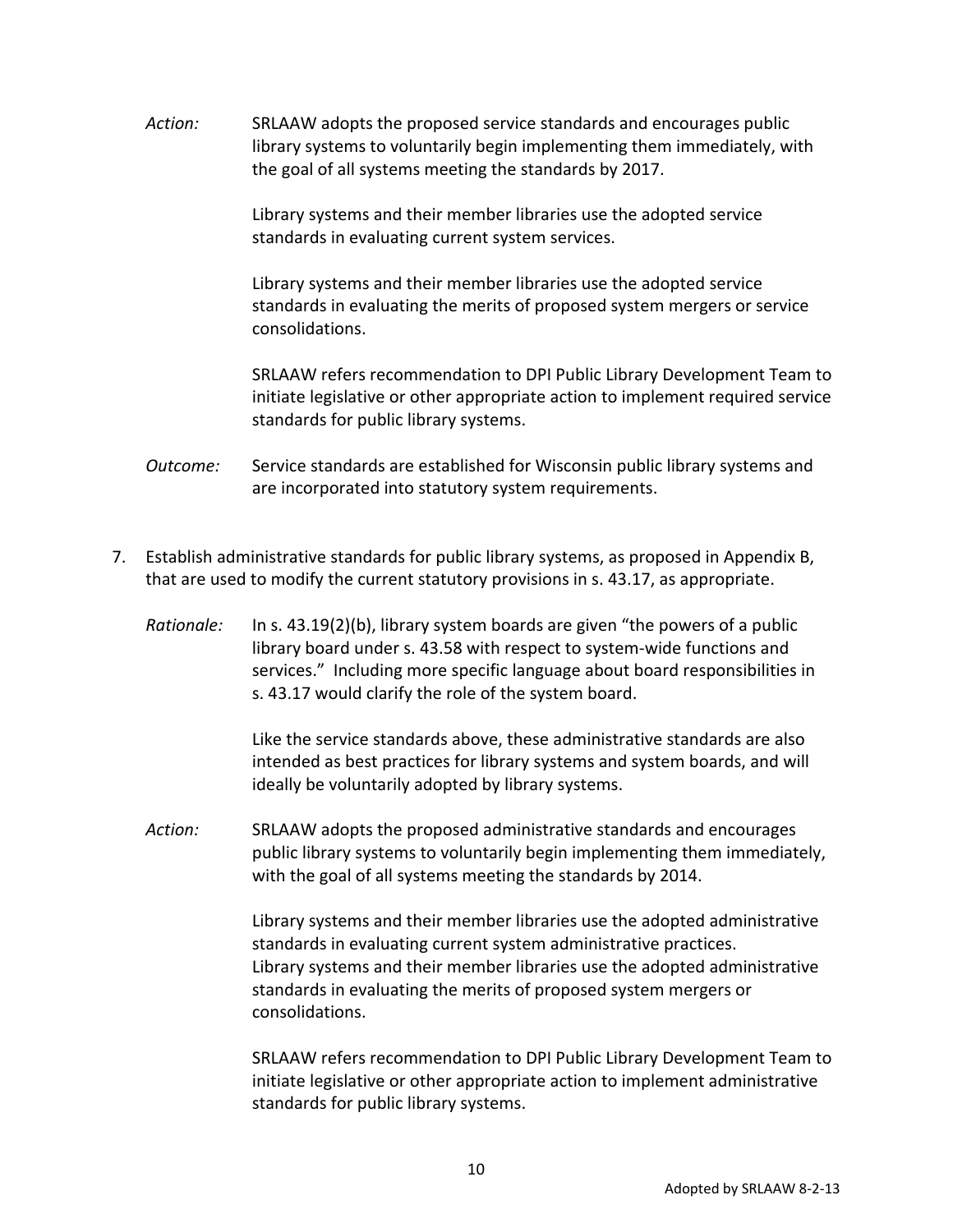- *Outcome:* Administrative standards are established for Wisconsin public library systems and are incorporated in to statutory system requirements.
- 8. SRLAAW convene a task force, including representation from systems, resource libraries, and other member libraries, to investigate how systems are governed in other states and to make recommendations for changes in the governance of Wisconsin public library systems. This task force will provide a report, including recommendations, to SRLAAW by May 2014.
	- *Rationale:* Feedback gathered during this process suggested that some members of the library community are concerned about the governance and accountability of systems. In particular, the makeup of system boards and the integration of input from member libraries came up frequently in the feedback. Many suggestions were made, but no specific themes emerged regarding recommended changes.

The intent of this recommendation is to investigate other governance models to determine if any of them offer elements which could provide improvements in Wisconsin. For example, Wisconsin's current model of county appointed citizen system board members is only one possibility. Further investigation of other models might suggest potential governance improvements.

*Action:* SRLAAW convenes a task force to investigate system governance options that makes recommendations to SRLAAW by its May 2014 meeting.

SRLAAW adopts, or modifies and adopts, task force recommendations.

SRLAAW refers recommendations to DPI Public Library Development Team and to WLA LD&L Committee to initiate legislative or other appropriate action to implement governance changes for public library systems.

*Outcome:* Improved governance and accountability of Wisconsin's public library systems.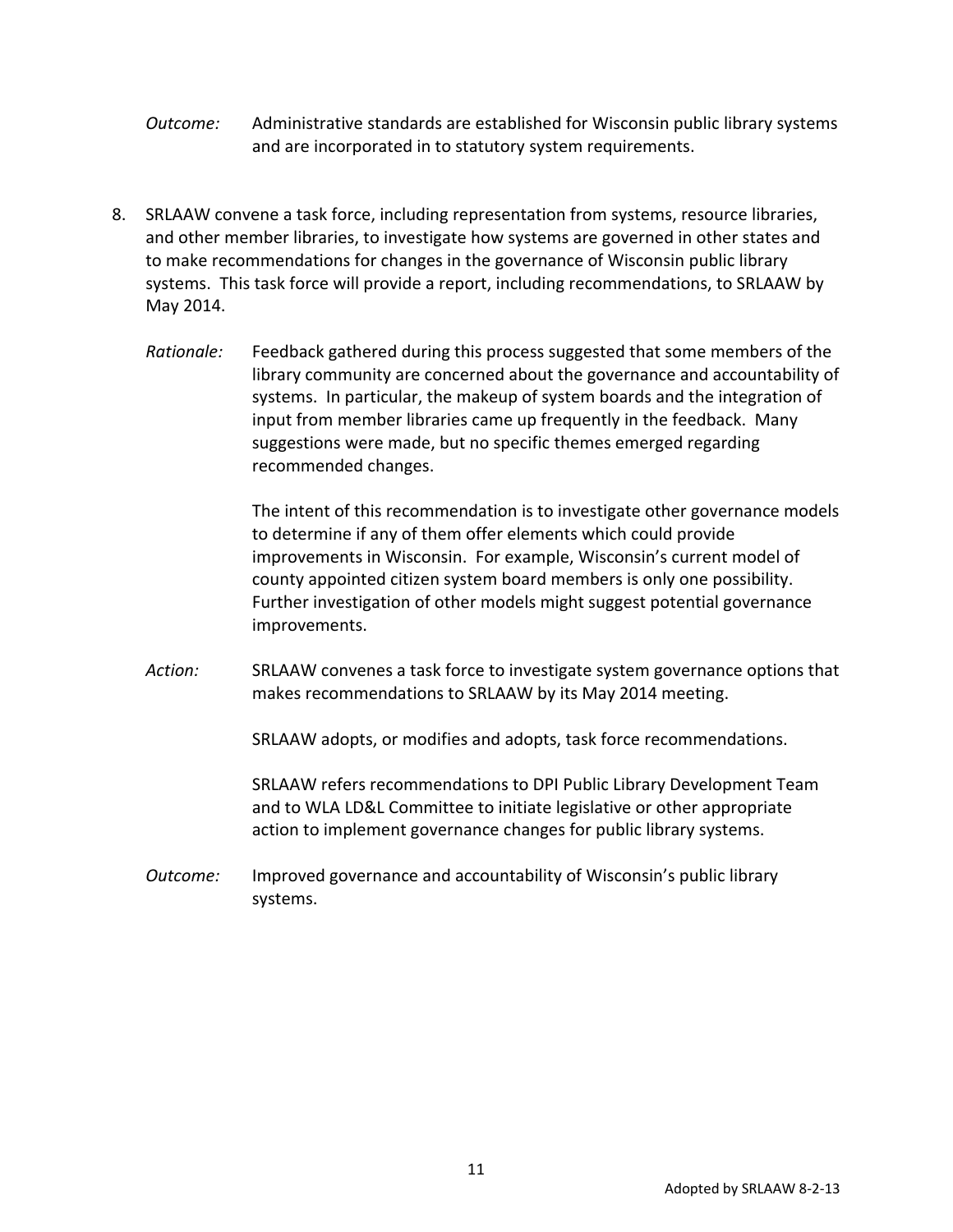**Appendix A**

# **Wisconsin Public Library System Service Standards**

**Adopted by SRLAAW August 2, 2013**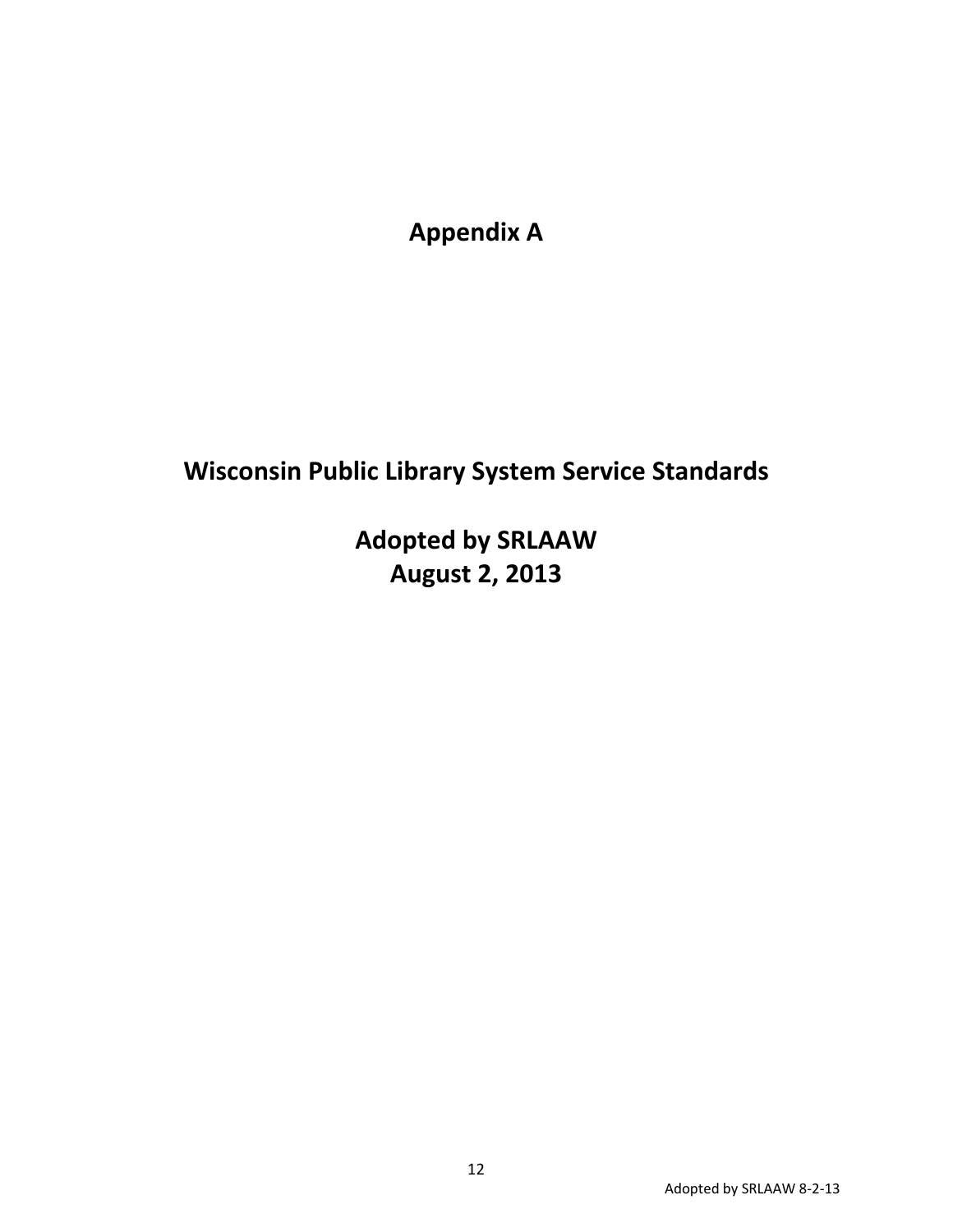# **Library Advancement and Awareness Standards**

The library system has a responsibility to provide its member libraries with services and training related to library advancement and awareness. The library system may provide these services directly to its member libraries with its own staff, or it may contract or collaborate with other library systems or vendors to assist it in meeting these service standards. The library system is encouraged to experiment with innovative methods for meeting these service standards.

### **Library Advancement**

- The library system provides continuing education to member library staff and trustees in advancing the library's mission via workshops, newsletters, and webinars. The library system will offer a minimum of six (6) contact hours of such continuing education annually.
- The library system develops tools that can be tailored by local libraries and that make it easier for member libraries to create awareness of their accomplishments, needs, or concerns, e.g., press releases, sample letters to officials, etc.
- The library system works with member libraries to develop a database of area library supporters and a program for regularly informing them of local and area advancement needs.
- The library system informs member library staff, trustees, and supporters of pending legislation on the state and national levels that may affect libraries and explains how the proposed legislation might affect system and local library service.
- The library system facilitates participation of member library staff, trustees, and supporters in local, regional, and statewide library advancement events, e.g., candidate forums, WLA Library Legislative Day.
- The library system works with a variety of state, regional, and local government agencies on behalf of member libraries.
- The library system is readily available to assist member libraries in working for and securing local and county funding.
- The library system facilitates individual county library service planning processes when requested.
- The library system represents the interests of its member libraries to the Legislature and the Department of Public Instruction in the development of statewide library policy or services.
- The library system cooperates with other agencies or organizations for the benefit of member libraries and area residents.
- The library system has expertise to coordinate the collection, interpretation, and presentation of data at the systemwide level and local level.
- The library system works to establish library funding models that consider measures of library use in addition to circulation (e.g., digital checkouts, program attendance, etc.)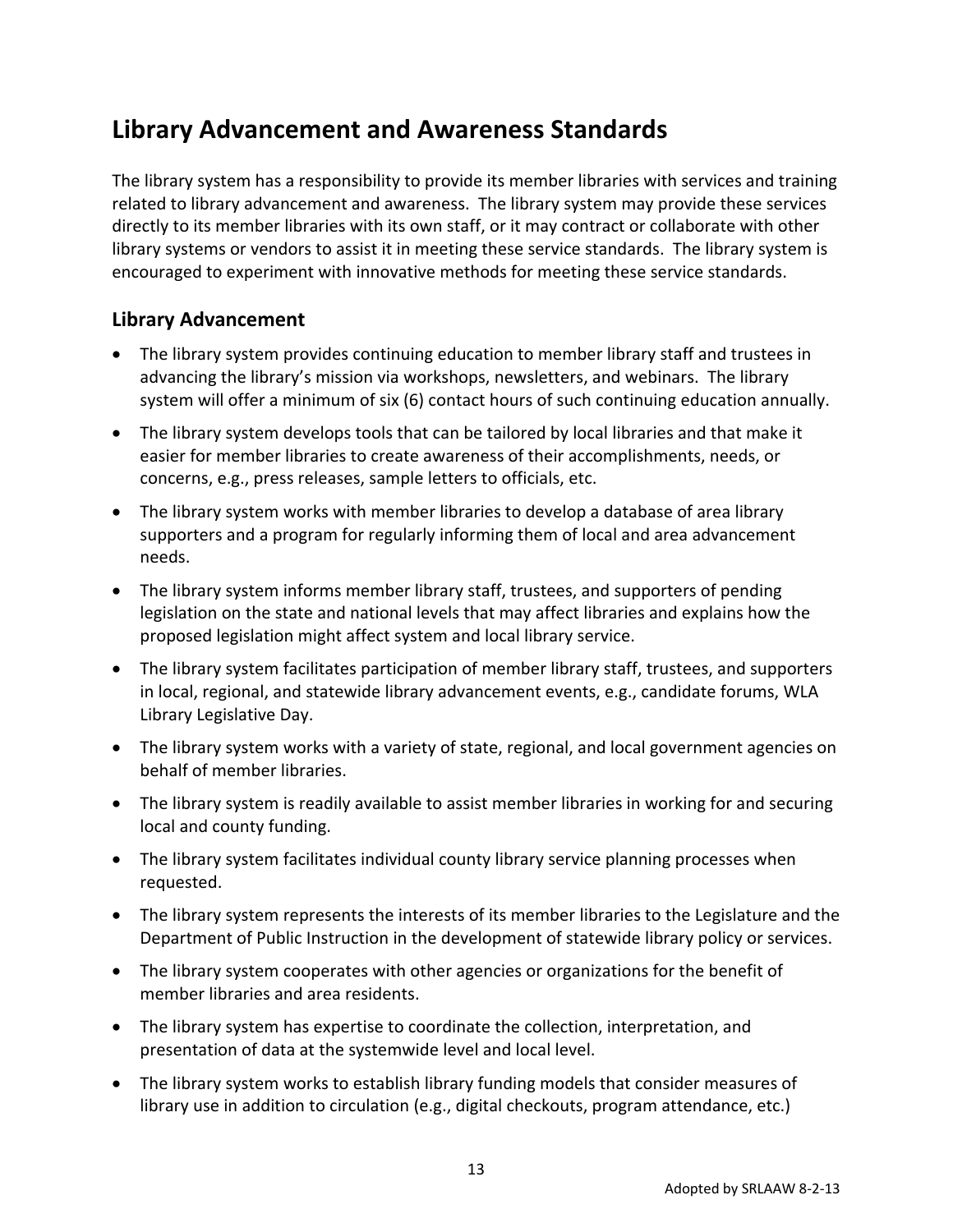The library system collects stories from member libraries that demonstrate successful collaborations with other libraries or organizations resulting in improved services, increased efficiencies, or cost savings.

#### **Awareness**

- The library system is responsible for the marketing and promotion of systemwide services.
- The library system coordinates systemwide efforts to promote member library services.
- The library system coordinates public relations activities within the library system and between member libraries and other agencies.
- The library system provides professional-level assistance in marketing and promoting local programs and services.
- The library system works with individual local libraries to develop customized professionalquality promotional pieces, including providing text editing, graphic layout, and reproduction services.
- The library system works with individual local libraries to develop customized professional‐ quality digital graphics for use with websites and social media tools.
- The library system works with individual local libraries to develop customized professionalquality websites, including providing design services and training in website maintenance.
- The library system has expertise in social media tools and the ability to provide training and assistance to member libraries in the effective use of these tools.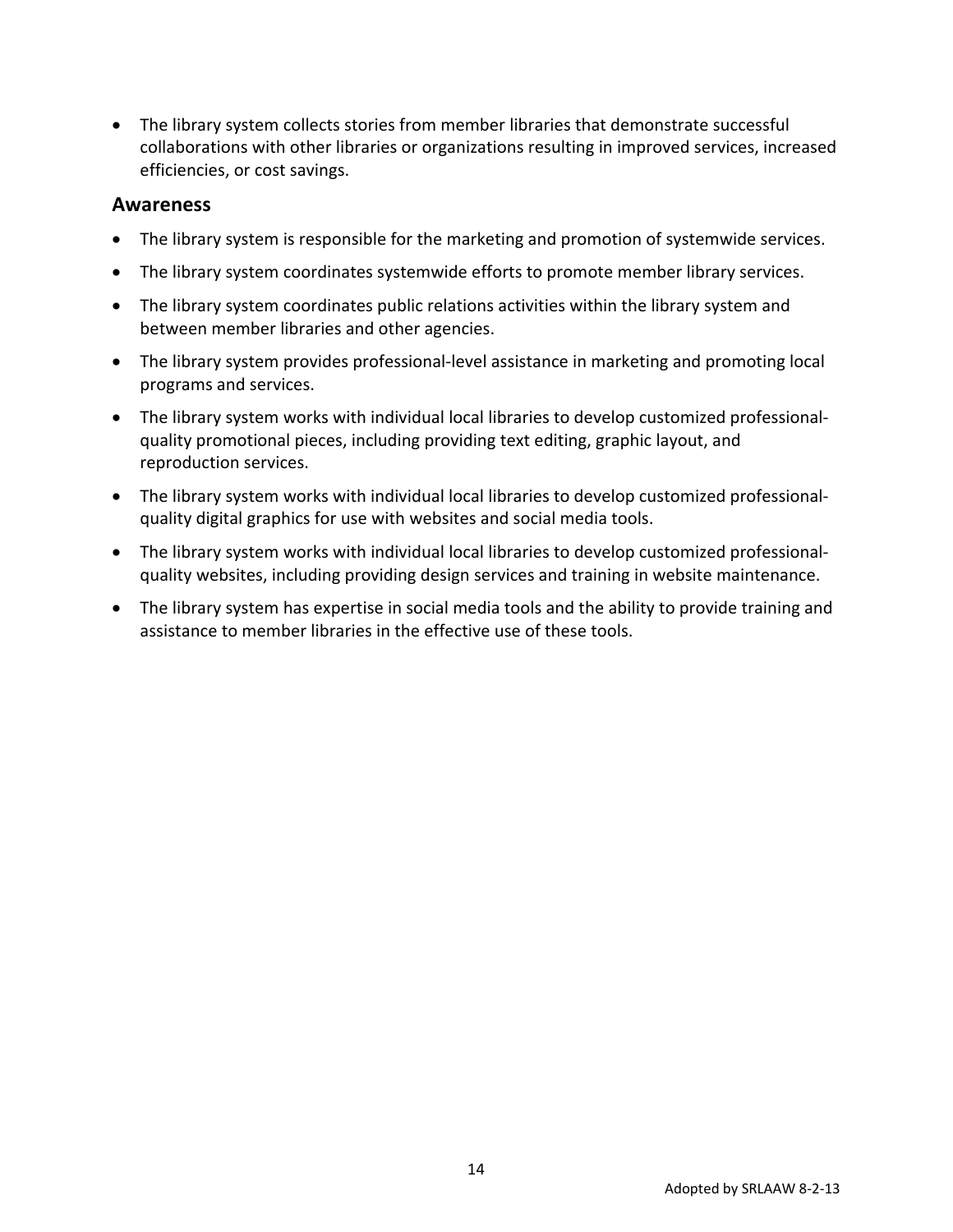# **Collaborative Services Standards**

The library system optimizes the services that it provides to its member libraries by collaborating with others. Collaborative services within, between, and/or among systems can result in more and better services at less financial cost and less duplication of effort. The library system is encouraged to experiment with innovative methods for meeting these service standards.

- The library system actively pursues opportunities to collaborate within, between, and/or among systems in order to maximize efficiencies.
- The library system facilitates meetings within, between, and/or among like‐minded staff from multiple systems in order to discuss and implement collaborative services.
- The library system facilitates group purchasing (e.g., library applications, supplies, equipment, downloadable e‐resources) within, between, and/or among library systems.
- The library system plans for continuing education opportunities with other systems in the region or within the state.
- The library system encourages and promotes collaborative exchanges with other systems in the same region or within the state that use the same ILS vendor.
- The library system gives high priority to collaborative service developments on its state‐ required annual plan and report.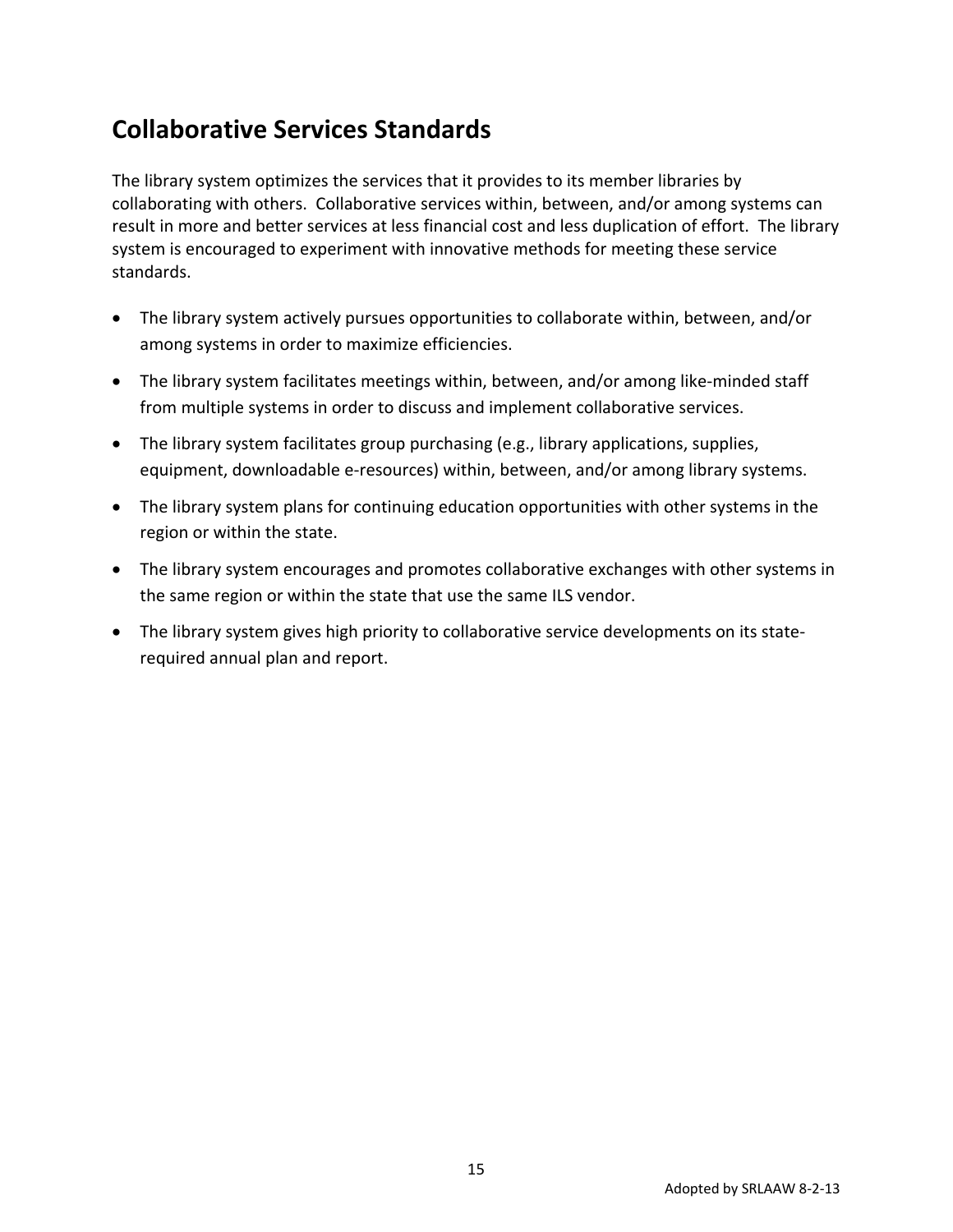# **Continuing Education Standards**

The library system has a responsibility to provide continuing education opportunities to its member libraries. The library system may provide these services directly to its member libraries with its own staff, or it may contract or collaborate with other library systems or vendors to assist it in meeting these service standards. The library system is encouraged to experiment with innovative methods for meeting these service standards.

- The library system surveys member libraries on an annual basis to determine the continuing education areas that are of greatest interest to, or most needed by, member libraries.
- The library system plans all continuing education opportunities in accordance with the requirements set forth in the Certification Manual for Wisconsin Public Library Directors published by the Wisconsin Department of Public Instruction, Division for Libraries and Technology.
- The library system sponsors or co‐sponsors a minimum of thirty‐six (36) contact hours of continuing education opportunities annually for member library staff and trustees, as well as for library system staff and trustees.
- The library system ensures that at least twelve (12) of the thirty-six (36) annual contact hours of continuing education are provided in‐person at a location within a reasonable driving distance.
- The library system, with input from member libraries, evaluates each CE opportunity and conducts an annual outcome‐based evaluation of its continuing education program. Results from evaluations are shared with member libraries.
- The library system opens all continuing education opportunities to staff from all types of libraries in the system area.
- The library system director and appropriate staff meets with all new library directors to provide an orientation on system services and an overview of library services in Wisconsin.
- The appropriate library system staff meets with newly hired key library staff to provide an orientation on system services relating to their positions.
- The appropriate library system staff attends meetings with member library trustees and staff and provides consultation and/or continuing education related to local library issues, as requested.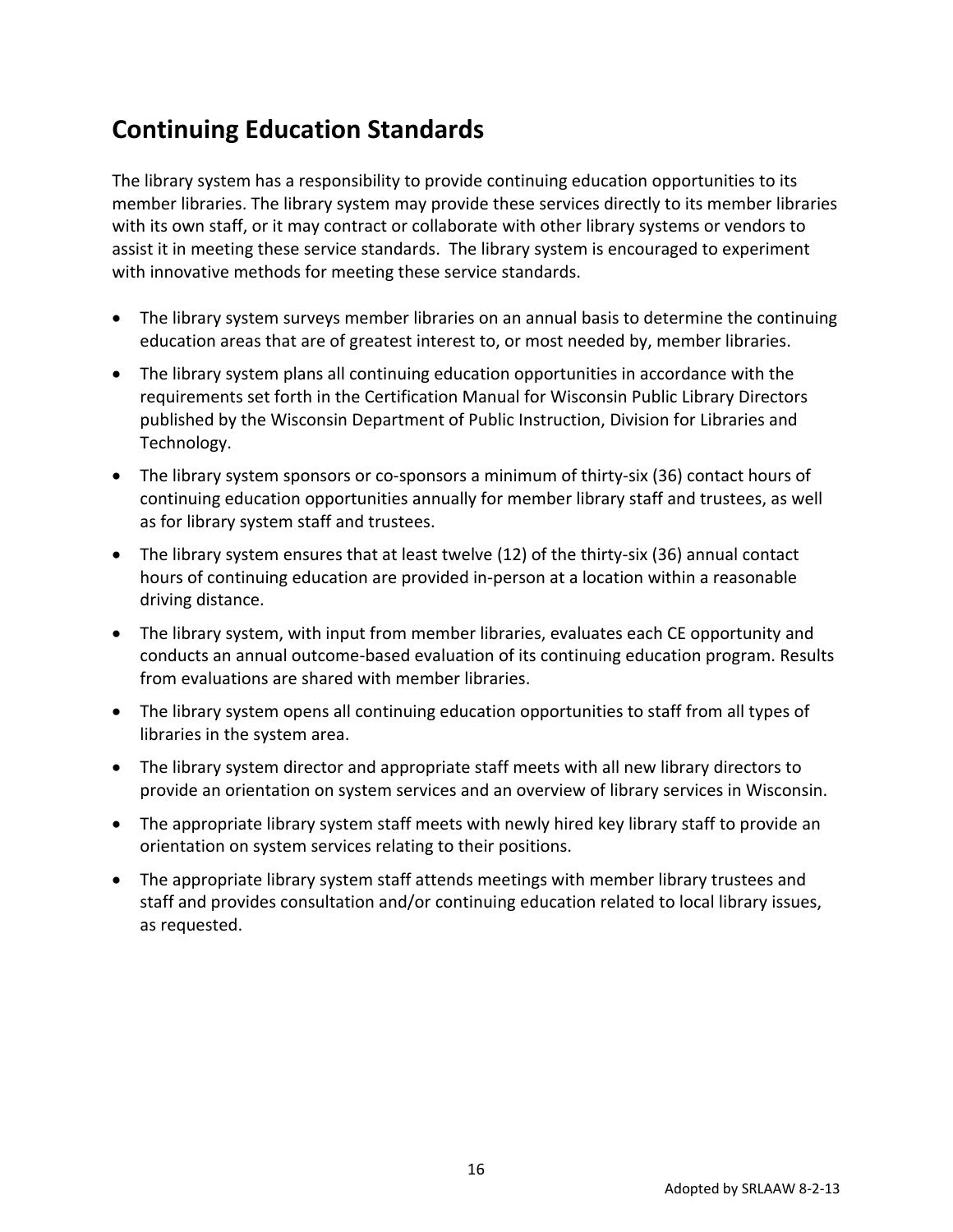# **Delivery Standards**

Because the physical delivery of library materials is an essential element for effective resource sharing, the library system has a responsibility to provide a delivery service that connects libraries within the system and around the state. The library system may provide these services directly to its member libraries with its own staff, or it may contract or collaborate with other library systems or vendors to assist it in meeting these service standards. How delivery services are funded may differ from library system to library system. The library system is encouraged to experiment with innovative methods for meeting these service standards.

- The library system makes local delivery service available to member libraries at least five days per week.
- The delivery service schedule, operational functions, and procedures will be based upon the needs of the member libraries; the cost‐effectiveness for the library system; the proper handling and protection of materials being transported; and the safety of system, library and contracted staff handling delivery.
- The library system ensures that, within the system, material placed in delivery by a library shall be delivered to its destination library by the third business day, excluding weekends.
- The library system connects its local delivery service with the statewide library delivery network.
- The library system trains member library staff in effective and efficient methods for labeling and packing materials.
- The library system configures its Integrated Library System, whenever possible, to expedite delivery of materials requested by patrons.
- The library system encourages nonpublic libraries to participate in delivery networks offered through the system and the state.
- The library system will minimally perform two delivery volume studies per year. These studies will count either tote or item volume dropped off and picked up at each member library during the course of one full week.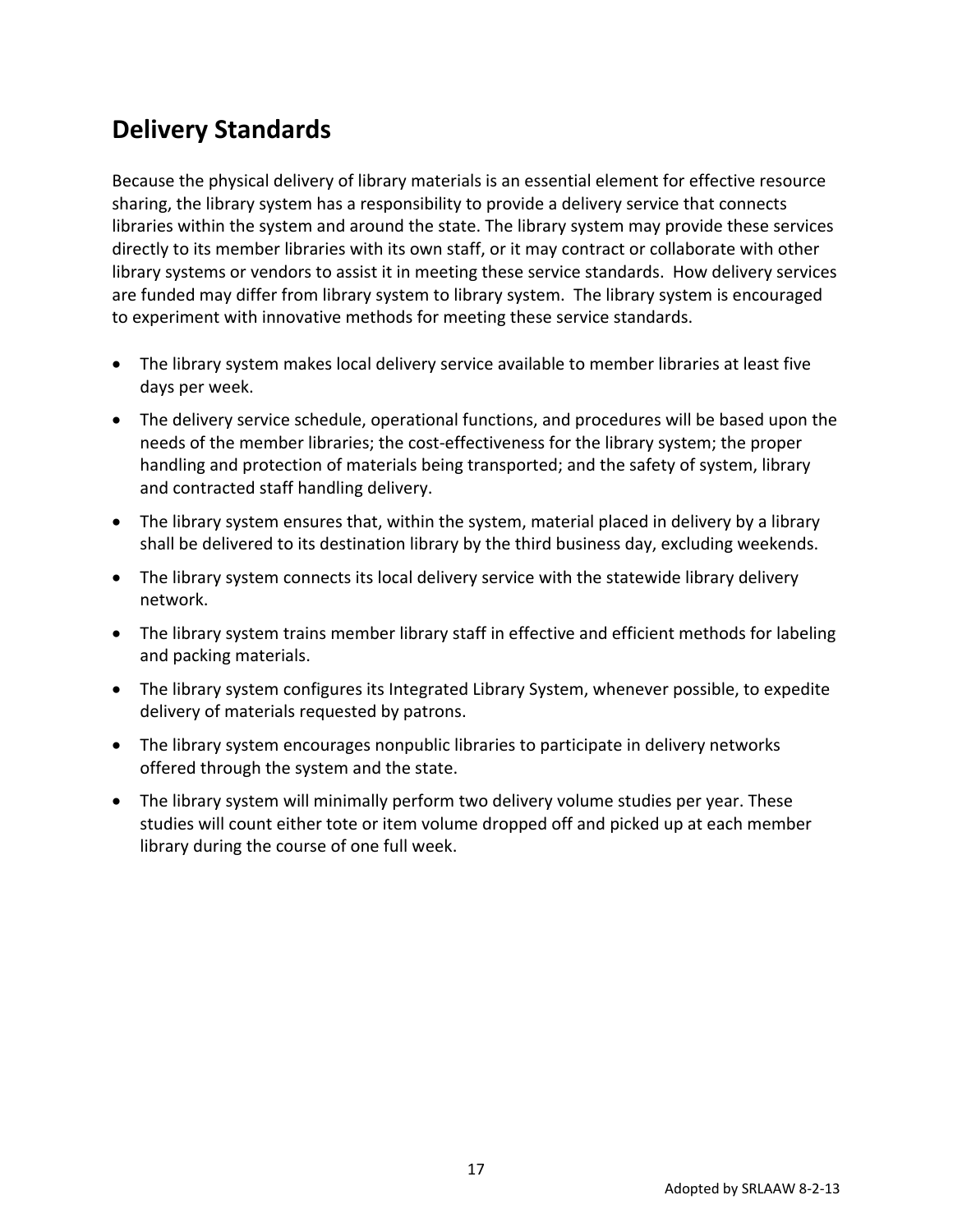# **Integrated Library System (ILS)**

The library system has a responsibility to provide its member libraries with access to an affordable, shared integrated library system (ILS). Participation in a shared ILS is an essential element in each Wisconsin's public library's ability to provide modern and effective library service to its patrons, and the library system plays a key role in ensuring that its member libraries can participate in a shared ILS. The library system may provide an ILS and related services directly to its member libraries with its own staff, or it may contract or collaborate with other library systems or vendors to assist it in meeting these service standards. How a shared ILS is funded may differ from library system to library system. The library system is encouraged to experiment with innovative methods for meeting these service standards.

### **Administration and Funding**

- The library system facilitates access to a shared integrated library system (ILS) that meets the needs of the member libraries and their patrons.
- The library system supports an online catalog for the public that allows for the discovery of library resources in all formats.
- The library system will dedicate staff and fiscal resources in support of and to maintain access to a shared ILS.
- The library system and its members create a plan and budget to upgrade and replace ILS equipment and software on a regular schedule.
- The library system prepares an annual program budget that accurately reflects the costs and needs for the ILS.
- Each ILS consortium utilizes a decision-making process that meets the needs of member libraries and the system.
- The library system, with input from the member libraries, develops a formula for costsharing among member libraries that is clear and equitable.
- The library system works with member libraries to produce and maintain standards for ILS use in a shared environment.
- The library system encourages the standardization of rules and procedures among ILS participants.
- With input from member libraries, the library system board and staff develop an ILS plan to ensure that the ILS continues to meet the needs of member libraries and their patrons.

### **Database Management**

 The library system provides an effective and efficient way for member libraries' holdings to be added to the database.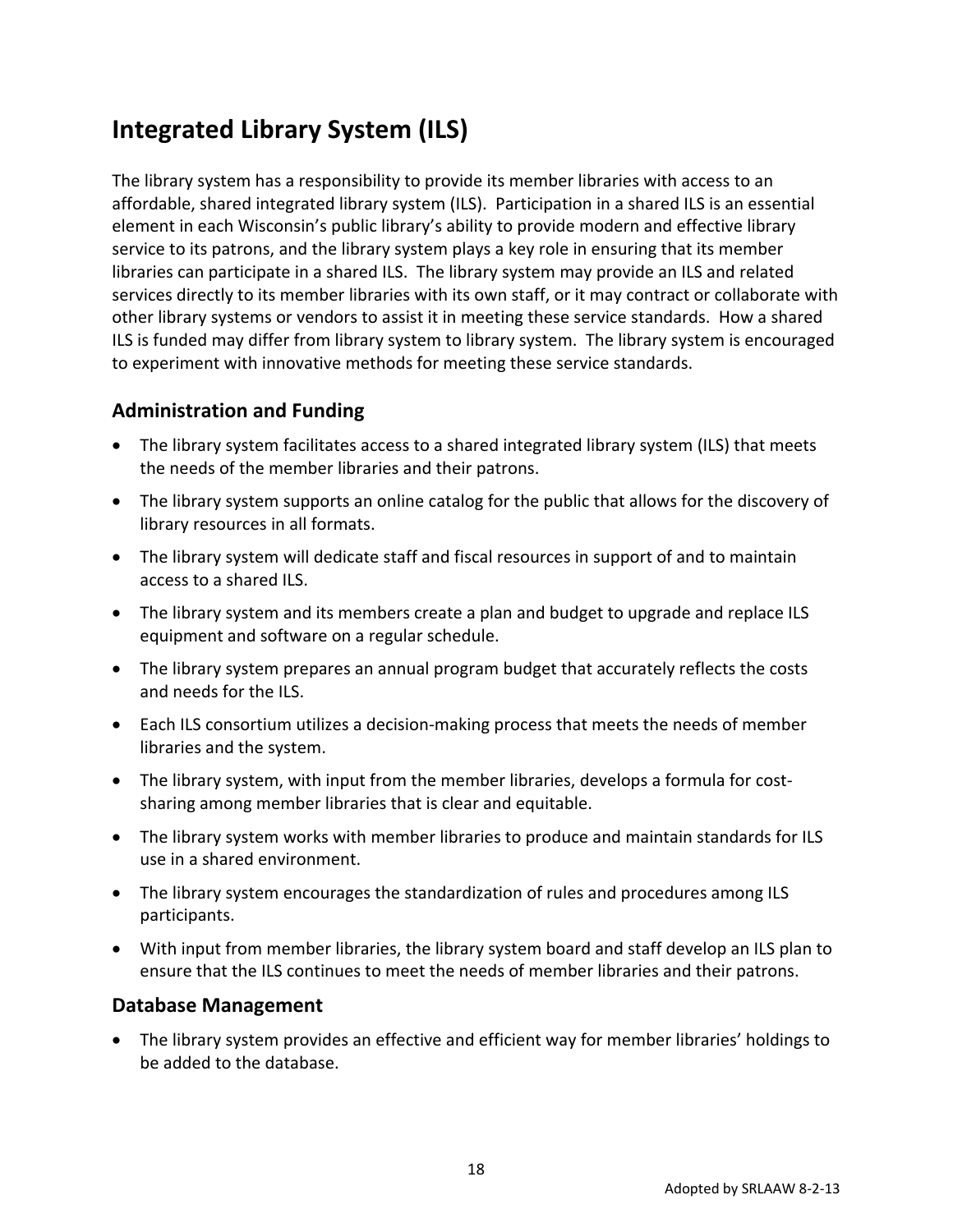- The library system works with member libraries to establish standards and procedures for entering bibliographic and item holding records in accordance with currently accepted library cataloging and classification practices.
- The library system ensures access to reports to assist member libraries in managing ILS data.
- The library system ensures that bibliographic records, item records, and item status for materials in its database are searchable through standard protocols.
- The library system ensures access to reports to assist member libraries in managing patron, bibliographic, and holdings data.

### **Training and Support**

- The library system ensures that member library staff are properly oriented and trained on ILS procedures and protocols.
- The library system supports training of the public in the use of the online catalog.
- The library system provides statistical data as required for the DLT Public Library Annual Report, using the standard definitions supplied by the Division.
- The library system ensures access to statistical reports and provides assistance to member libraries in interpretation of data.
- The library system provides qualified, trained staff devoted to the management and support of the shared ILS.

### **Resource Sharing**

- The library system encourages all member libraries to share individual library collections with as few restrictions as possible.
- The library system works with member libraries to provide a method for ensuring that lending between members is equitable.
- The library system works with member libraries to evaluate the shared library collection and develop methods to support consortium‐wide collection development.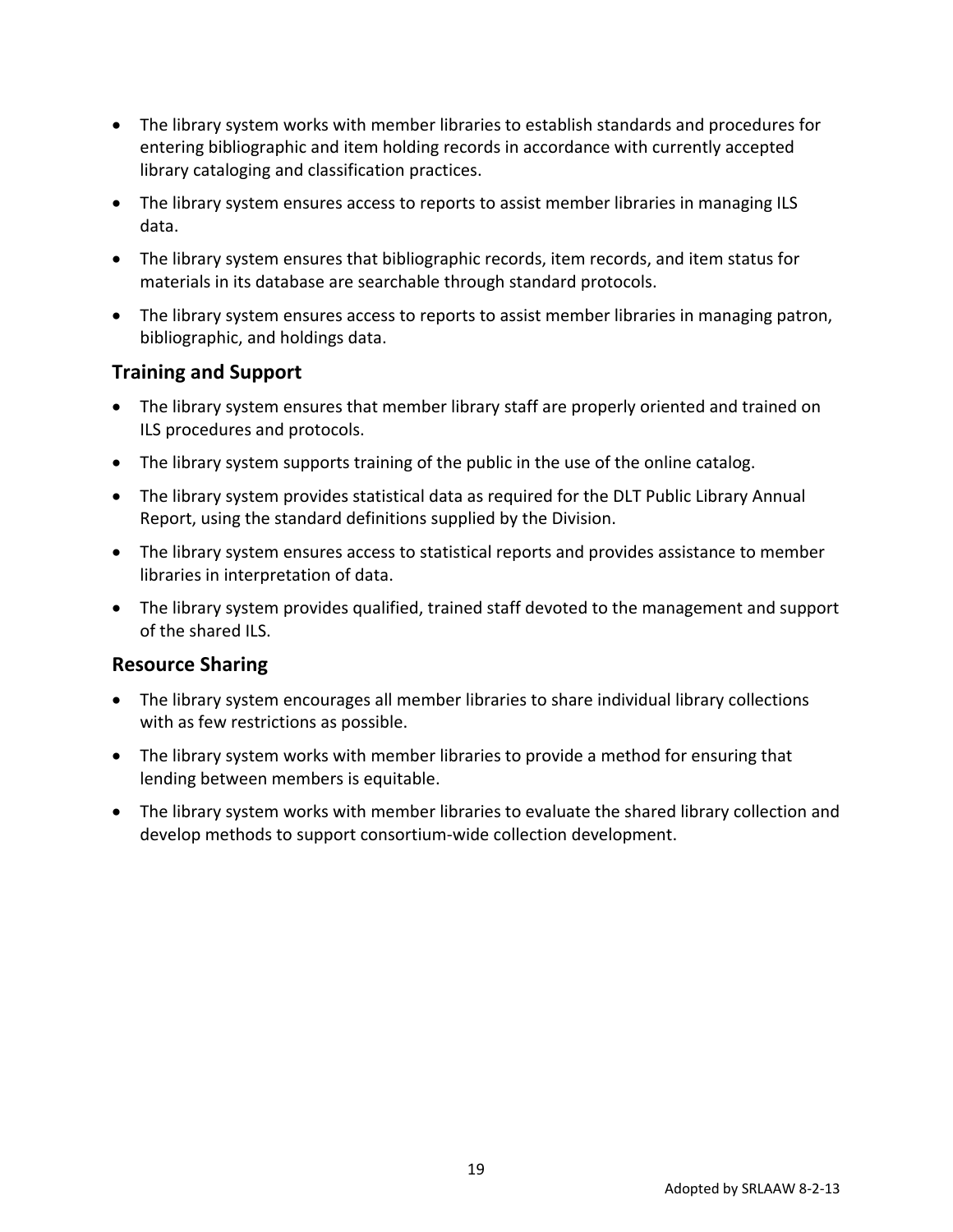# **Interlibrary Loan Standards**

Wisconsin's public library systems recognize that the sharing of material between libraries is an integral and vital element in the provision of library service and believe it to be in the public interest to encourage such exchanges. Interlibrary loan (ILL) is intended to complement local collections, and should not be used as a substitute for good library collections which meet the routine needs of users. **While ILL can be defined as any exchange of materials between libraries, this standard is intended to address only those exchanges that occur outside of a shared ILS.**

The effectiveness of the state's interlibrary loan system depends upon participation of public library systems, and libraries of all types and sizes, and rests on the belief that no library, no matter how large or well supported, is self-sufficient in today's world. While it is evident that some libraries are net borrowers (borrow more than they lend) and others are net lenders (lend more than they borrow), the system also rests on the belief that all libraries should be willing to lend if they are willing to borrow. *(Adapted from the Interlibrary Loan Code for the United States.)*

The library system has a responsibility to provide it member libraries with access to an effective ILL service that facilitates resource sharing with other libraries. The library system may provide ILL services directly to its member libraries with its own staff, or it may contract or collaborate with other library systems or vendors to assist it in meeting these service standards. The library system is encouraged to experiment with innovative methods for meeting these service standards.

### **Participation**

- The library system encourages all member libraries to participate fully in interlibrary loan as lenders and borrowers.
- The library system encourages all participating ILL libraries to follow interlibrary loan procedures and protocols established by the system, RL&LL and/or OCLC.
- The library system ensures that patron-initiated interlibrary loan requests are mediated.
- The library system ensures and advocates for the confidentiality of the user.
- The library system supports efficient two-way communication/linking between and among local (system) consortia, state, and national ILL networks.

#### **Training**

- The library system provides training on creating and managing interlibrary loan requests.
- The library system provides an annual workshop on interlibrary library loan to clarify and review best/current practices, protocols, and procedures.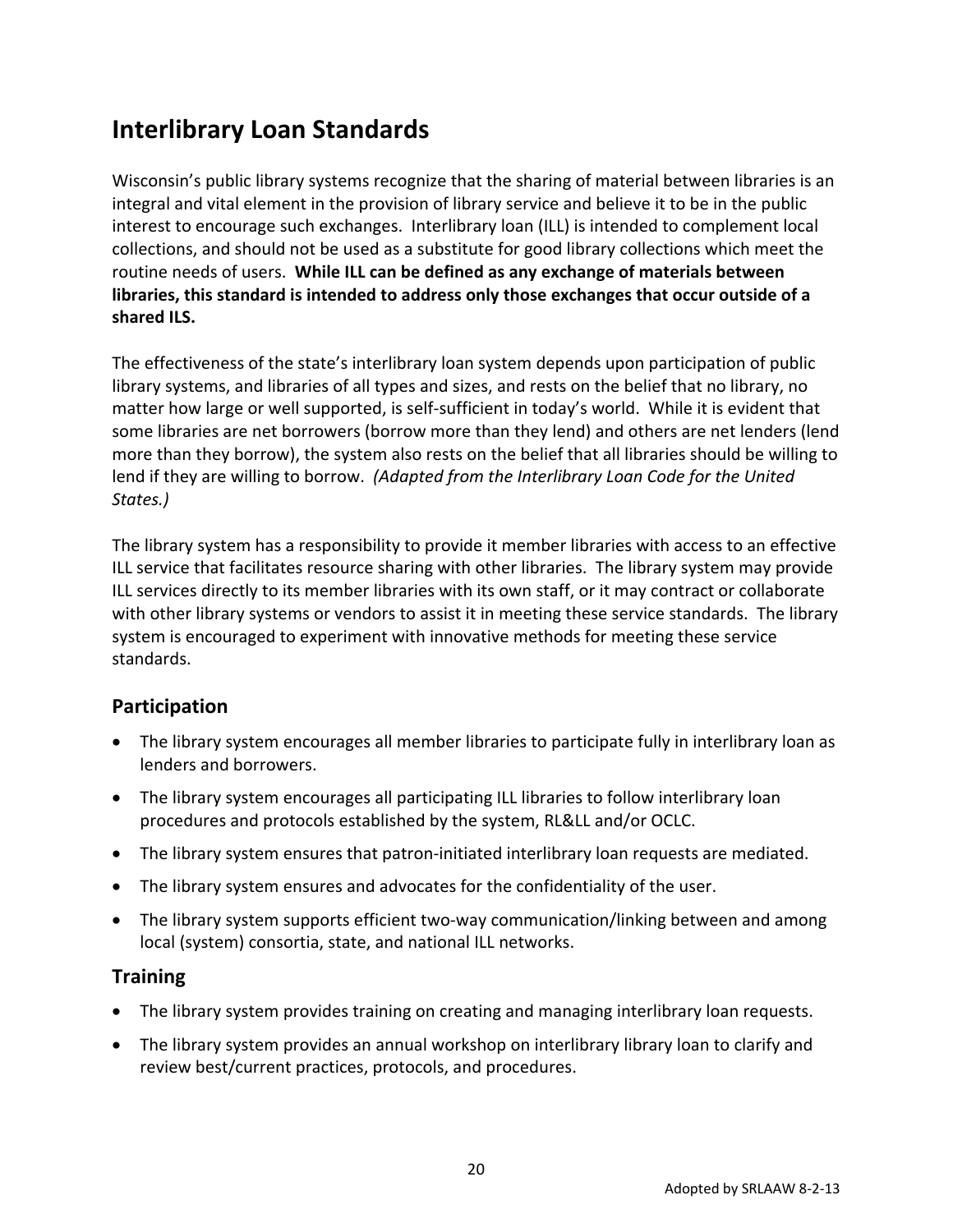- The library system participates in/attends all DPI‐sponsored meetings for systems and shares what is learned with area ILL colleagues.
- The library system promotes educational opportunities related to interlibrary loan and encourages participation.
- The library system promotes webinars which provide training on resources available through BadgerLink and encourages participation.

#### **Communication**

- The library system encourages all member libraries to subscribe to appropriate interlibrary loan communication channels.
- The library system ensures that area libraries receive promotional materials about resources/information available about interlibrary loan best practices, standards, etc.
- The library system ensures that participants have access to accurate ILL statistics.

### **Innovation / Future**

 The library system explores nontraditional ILL practices, such as direct‐to‐user‐delivery and purchase/print‐on‐demand options to ensure maximum and efficient accessibility and convenience.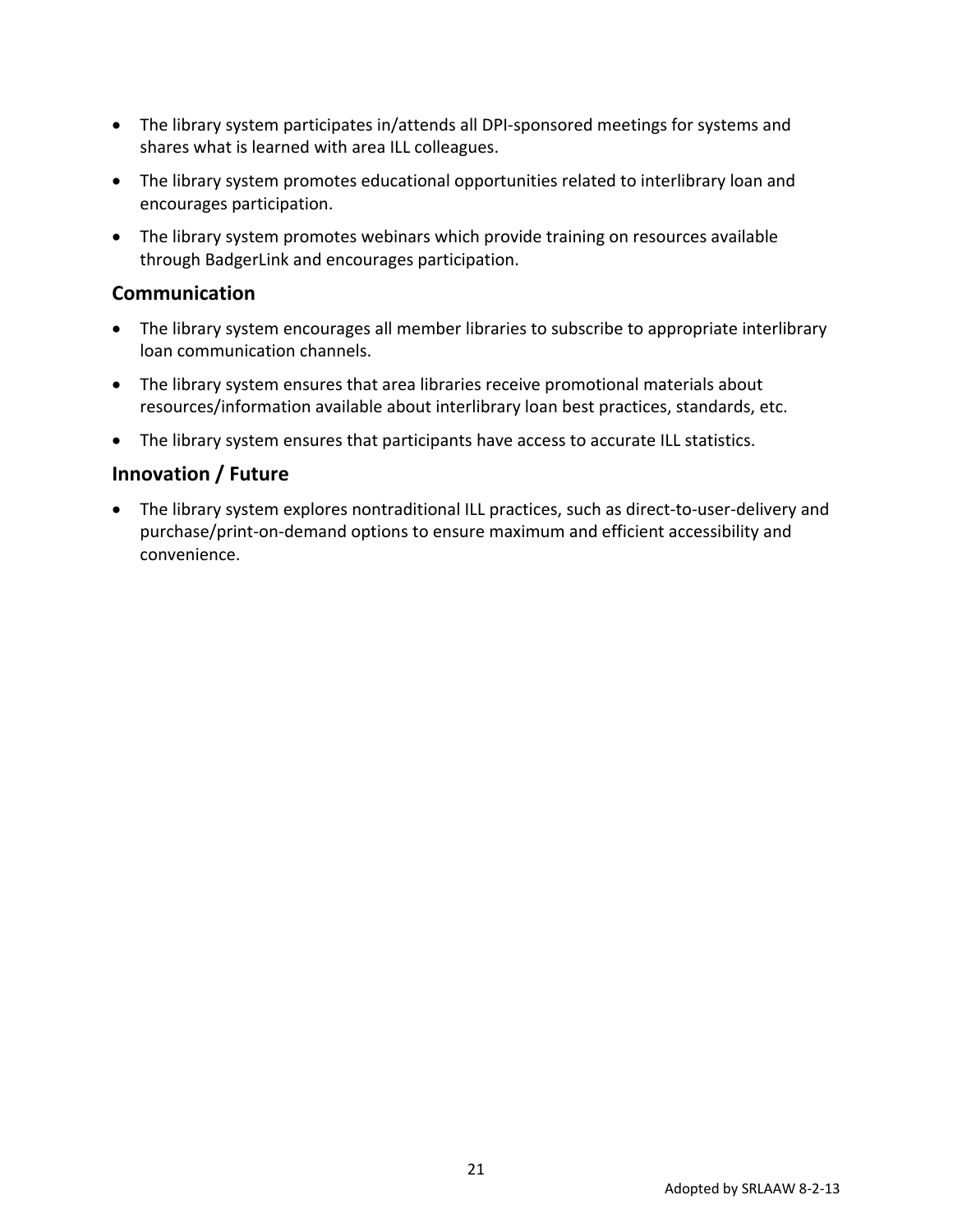# **Service Standards for Special Populations**

The library system has a responsibility to assist its member libraries with the services they provide to special populations.\* The library system may provide these services directly to its member libraries with its own staff, or it may contract or collaborate with other library systems or vendors to assist it in meeting these service standards. The library system is encouraged to experiment with innovative methods for meeting these service standards.

- The library system assists its member libraries in identifying special populations.
- The library system provides its member libraries with access to expertise and consulting to assist them in planning, developing, and evaluating services for special populations.
- The library system facilitates its member libraries' use of the Department of Public Instruction's website, Serving Special Populations (http://pld.dpi.wi./pld\_ssp), an online resource which follows up *Youth with Special Needs: A Resource and Planning Guide for Wisconsin's Public Libraries* (http://pld.dpi.wi.gov/pld\_ysnpl) and *Adults with Special Needs: A Resource and Planning Guide for Wisconsin's Public Libraries* (http://pld.dpi.wi.gov/pld\_specialasn) in the planning, development, and evaluation of services.
- The library system sponsors a minimum of six (6) contact hours annually of continuing education opportunities relating to, or showcasing, services to special populations.
- The library system collaborates with member libraries or other systems to obtain grants which provide funding to serve special populations.
- The library system assists member libraries in marketing services to special populations.
- The library system facilitates regional collaborations with member libraries, appropriate agencies, and other systems on services to special populations.

**\***Special populations, or non‐traditional library users, refer to people of all ages who often face barriers to their use of public library services, or need specific resources or accommodations to make the most of their time at the library. This includes, but is not limited to:

- People living in alternative family and home situations (including foster care, nursing homes, detention facilities or other institutions, or who are displaced, living in poverty, and/or homeless)
- People with mobility and orthopedic disabilities, people with cognitive disabilities, autism, or traumatic brain injuries; people with emotional behavior disabilities; people with learning disabilities; people with hearing or vision disabilities; and people with varying speech and language abilities
- People in underserved areas and/or with diverse backgrounds
- People with limited literacy or information skills who do not use print, read well, or speak English; people whose native language is not English
- Specific age groups, such as aging populations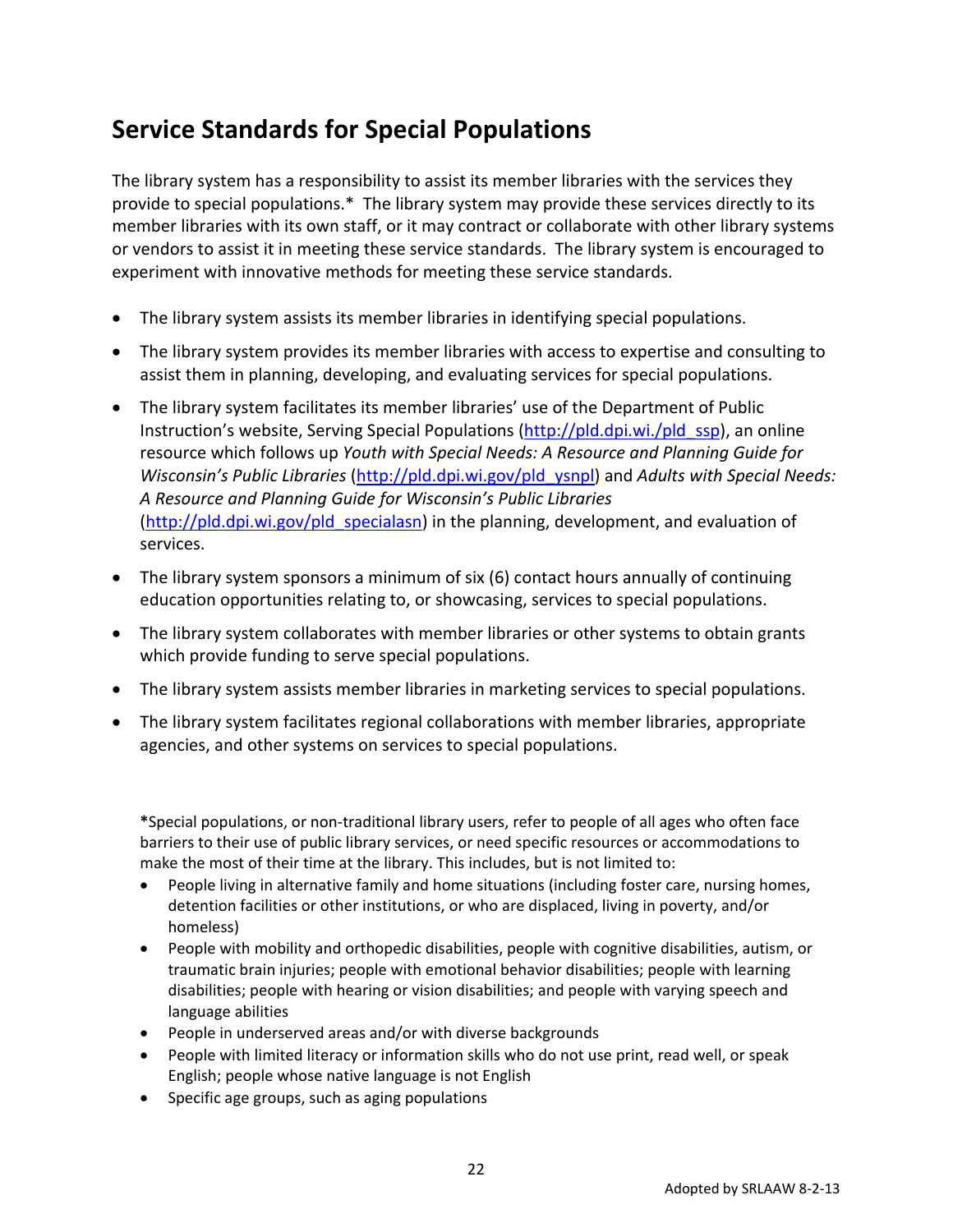# **Technology Standards**

The library system has a significant role in leadership and training in discovering and implementing new technology, in facilitating technology infrastructure, and in providing local technology support. The library system may provide these services directly to its member libraries with its own staff, or it may contract or collaborate with other library systems or vendors to assist it in meeting these service standards. How technology services are funded may differ from library system to library system. The library system is encouraged to experiment with innovative methods for meeting these service standards.

- The library system provides its member libraries with access to technology expertise and technology consulting.
- The library system sponsors or co‐sponsors a minimum of six (6) contact hours of technology‐related continuing education per year.
- The library system provides a secure Wide Area Network (WAN), with adequate bandwidth, for data communication between member libraries, the system headquarters, and appropriate application servers. The library system will work with member libraries to determine the most appropriate method of data communication.
- The library system continually monitors bandwidth usage by member libraries.
- The library system assists member libraries in acquiring supplemental bandwidth when needed.
- The library system promotes effective cost-sharing by facilitating the hosting and licensing of shared applications and databases used by member libraries.
- The library system provides assistance with and support for essential member library technology services during all hours of library operation.
- The library system technology staff meets with member library technology staff at least once per year to consult and advise on the member libraries' technology infrastructure and technology‐related workflow practices.
- The library system establishes competency guidelines for member library staff needed to use system‐provided technology services. The library system develops and provides training based upon the assessment of library staff competency levels.
- The library system facilitates group purchases of computers, network devices, and other technology‐related devices for member libraries in order to promote ownership of state of the art equipment and cost savings.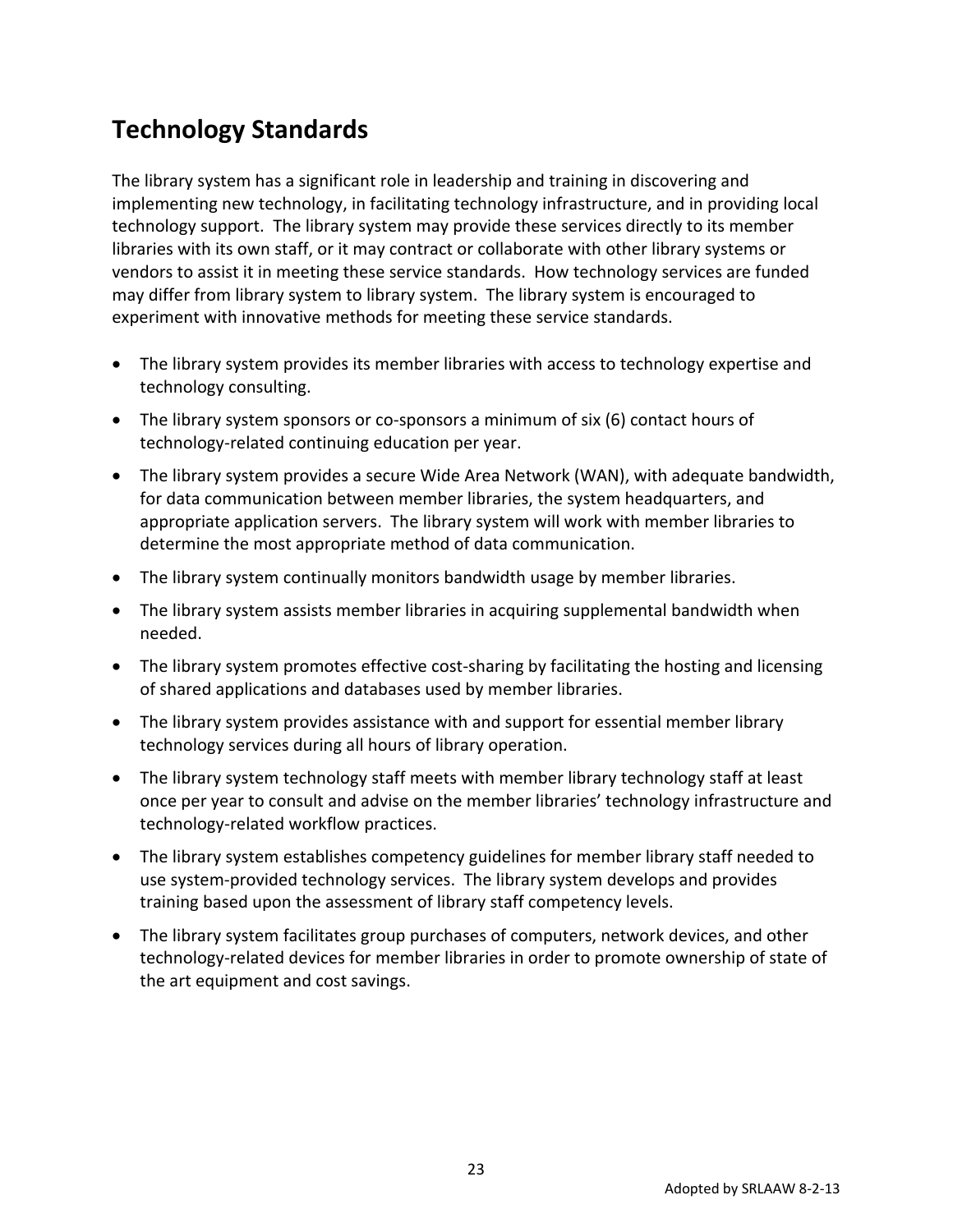# **Youth and Young Adult Services Standards**

The library system has a responsibility to assist its member libraries in meeting the literacy and learning needs of youth and young adults. Specifically, the library system provides education, information, and assistance to member libraries so they have the means to encourage youth, and their parents or caregivers, to use the library and increase their literacy skills. The library system may provide these services directly to its member libraries with its own staff, or it may contract or collaborate with other library systems or vendors to assist it in meeting these service standards. The library system is encouraged to experiment with innovative methods for meeting these service standards.

- The library system sponsors a minimum of nine (9) contact hours annually of continuing education opportunities relating to youth and young adult services.
- The library system provides its member libraries with access to expertise and consulting to assist them in planning, developing, and evaluating youth and young adult services.
- The library system assists member libraries in marketing youth and young adult activities.
- The library system assists member libraries in implementing best practices and meeting appropriate standards related to early literacy.
- The library system facilitates regional collaborations on youth and young adult services.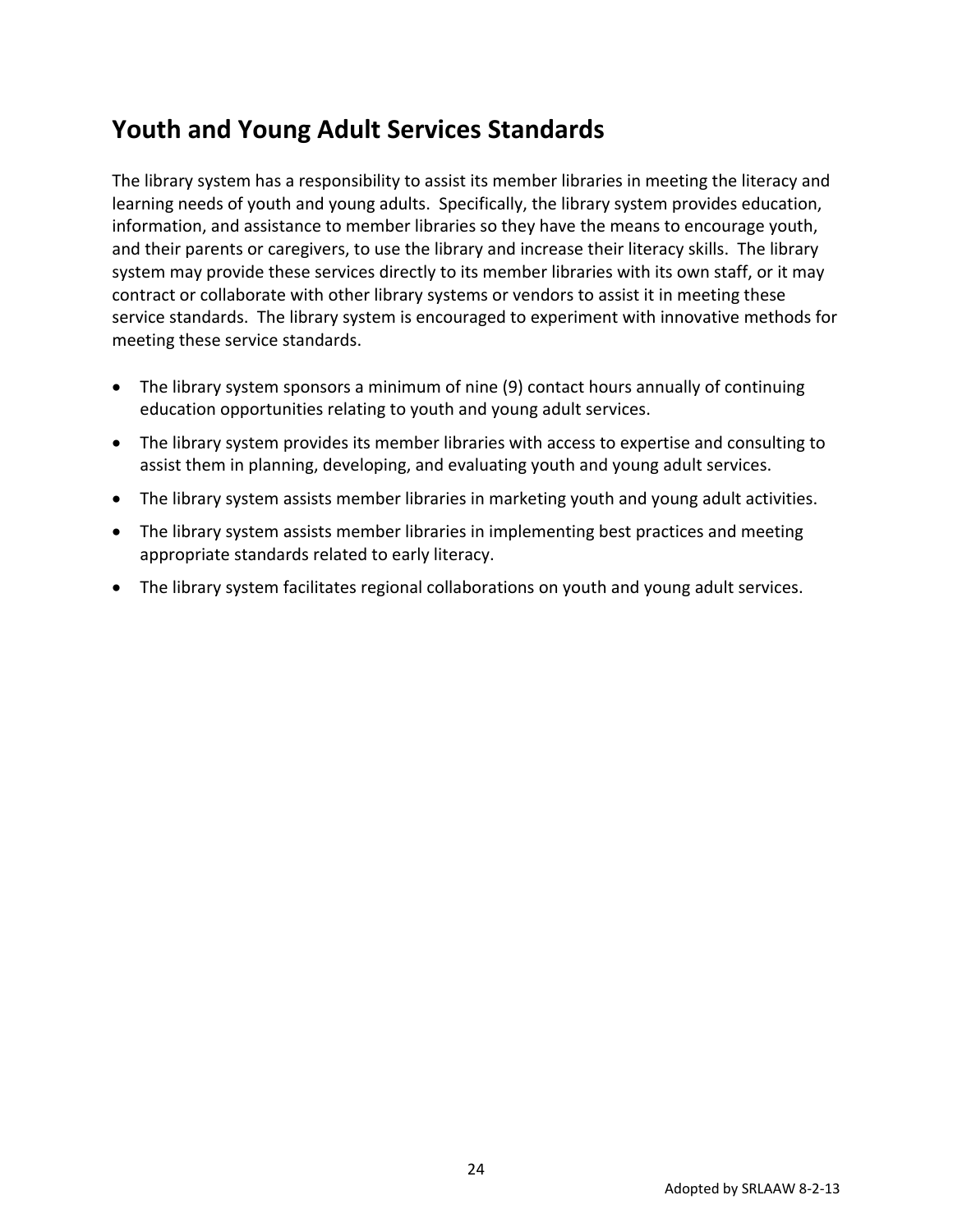# **Appendix B**

### **Wisconsin Public Library System Administrative Standards**

## **Adopted by SRLAAW August 2, 2013**

### **Governance**

Public library system trustees are public officers and as such are legally responsible for the governance of the library system and the conducting of its operations in accordance with local, state, and federal laws. The library system has a responsibility to meet the following standards relating to governance.

- The library system is established and operates in accordance with Chapter 43 of the *Wisconsin Statutes*.
- The library system operates in compliance with other Wisconsin laws, such as laws relating to open meetings, ethics, and public records.
- The library system publically makes available all meeting announcements, agendas, and minutes to all member libraries.
- The library system operates in compliance with federal laws, such as the Americans with Disabilities Act and the Fair Labor Standards Act.
- The library system board has written bylaws that outline its purpose and its operational procedures and address conflict‐of‐interest issues. The bylaws are reviewed at least every three years.
- The library system board adopts written policies for operating the library system and reviews them on a regular cycle, ensuring that all policies are reviewed at least every three years.
- The library system board meets a minimum of six times per year at a time and in a physically accessible location convenient for the board and in accordance with the state law on open meetings and the Americans with Disabilities Act.

### **Management**

The library system's administrators and staff use sound library management practices to apply the policies and statutory obligations of the governing board to the daily operations of the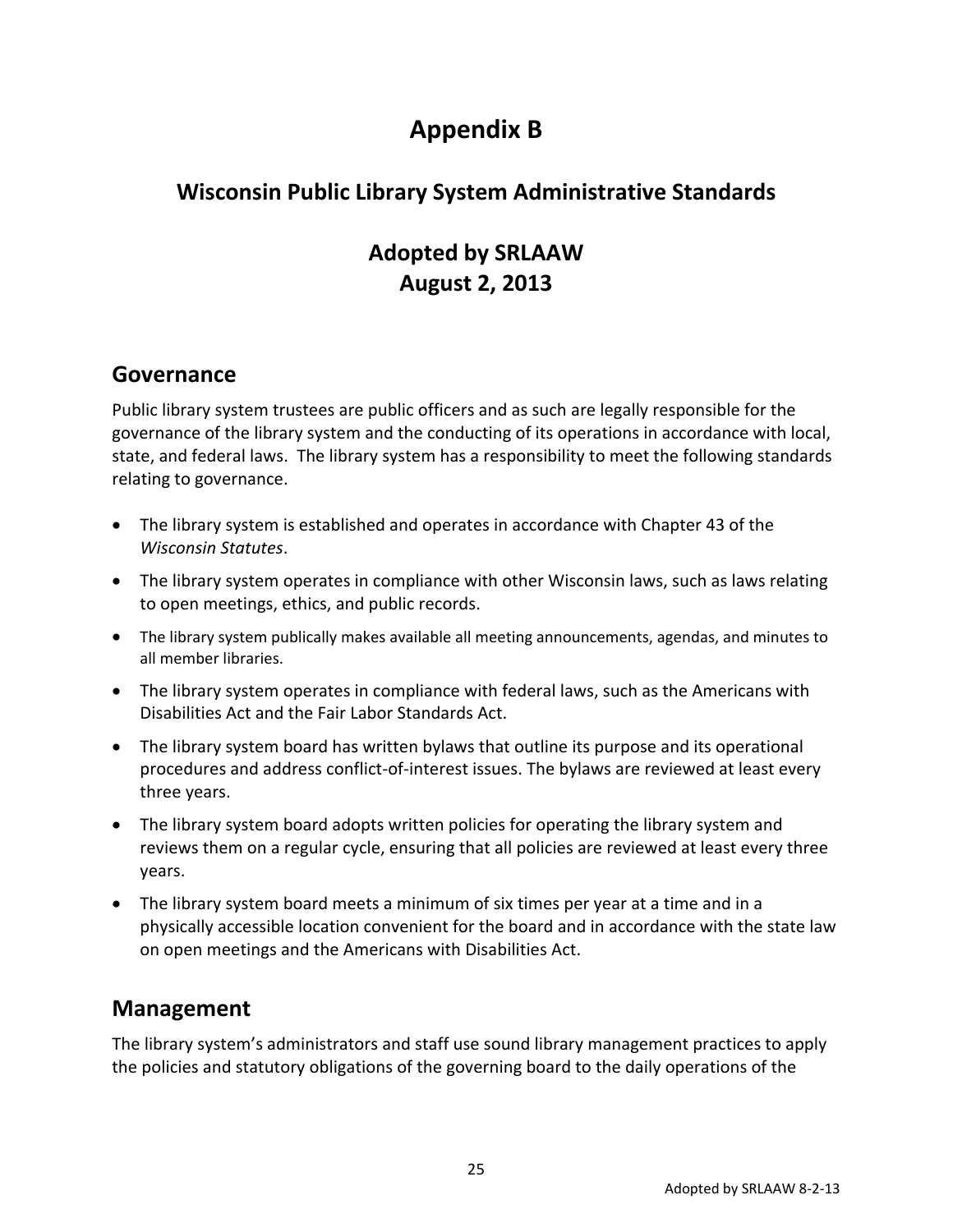library system. The library system has a responsibility to meet the following standards relating to management and administration.

- The library system director is responsible for developing operating procedures based on board policies and long range plan.
- The library system director monitors statutory changes and court decisions related to library and system operations and recommends policy changes needed to maintain legal library and/or system operations.
- The library system director keeps the library system board informed of all important issues facing the member libraries.
- The library system provides current financial and statistical reports for review at each library system board meeting.
- The library system director provides every new board member with a copy of the Trustee Essentials and participates in an orientation program with each new board member.

## **Planning and Evaluation**

Library system trustees and staff have a continuing obligation to assess the changing service needs of member libraries. Conscientious planning will help the library system in its efforts to anticipate and respond to the member library's needs. The library system has a responsibility to meet the following standards relating to planning and evaluation.

- With input from member libraries, the library system board and staff create a long-range or strategic plan that meets the needs of member libraries.
- The library system's plan is reviewed and updated annually by the library system board.
- With input from member libraries, the library system board and staff evaluate the effectiveness of the long‐range or strategic plan.

### **Finance**

Library system trustees and staff have a continuing obligation to operate the library system in a fiscally sound, efficient, and prudent manner. The library system has a responsibility to meet the following standards relating to finance.

- The library system follows fiscal procedures consistent with state and federal requirements, system policy, and audit requirements in preparing, presenting, and administering its budget.
- The library system director prepares and the library system board reviews and adopts an annual budget proposal that accurately reflects the needs of the library system and the members it serves.